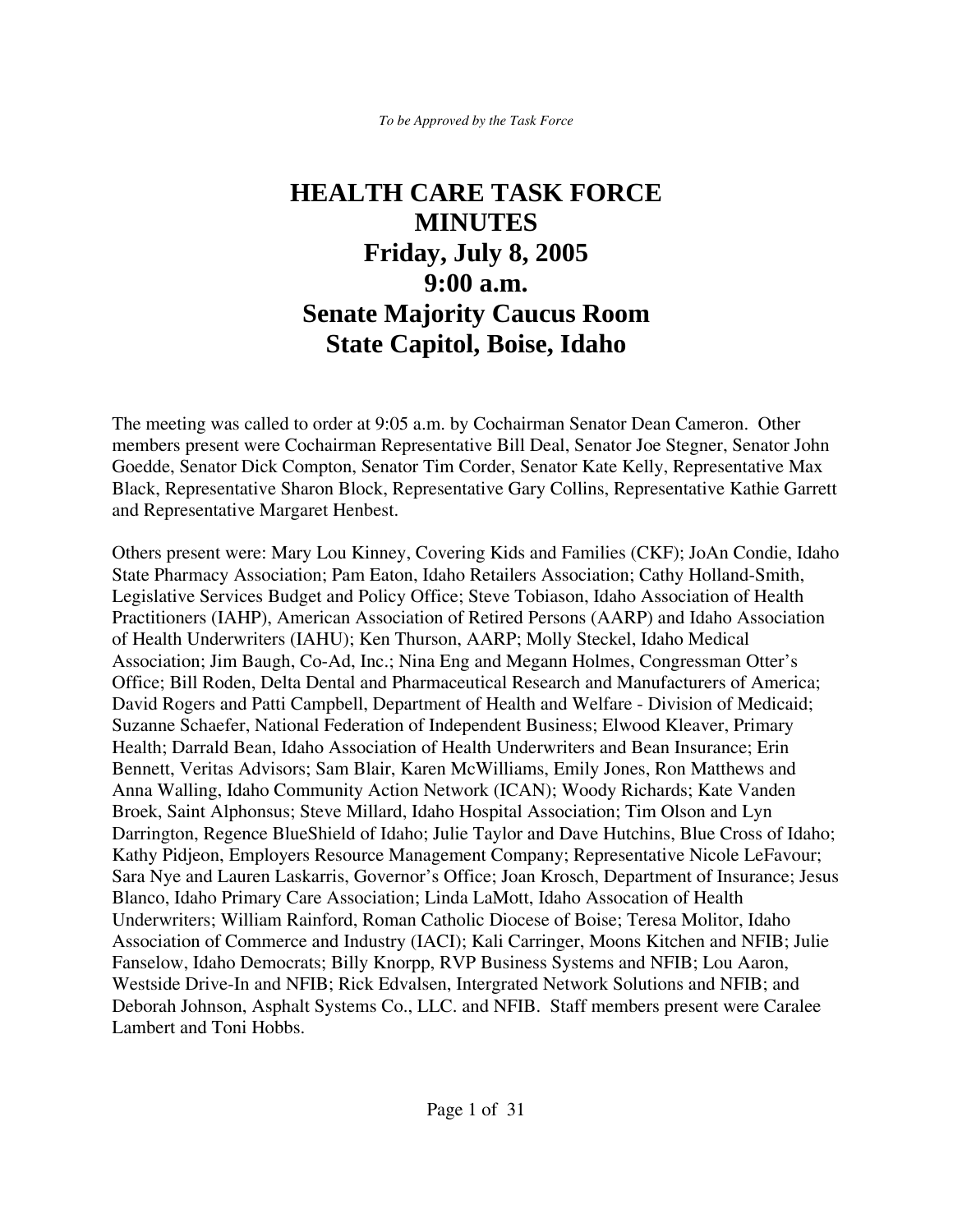After opening remarks from the cochairmen, **Senator Collins** made a motion that the minutes from the last meeting be approved as read. **Senator Compton** seconded. **The minutes were approved unanimously by voice vote.**

**Patti Campbell,** Department of Health and Welfare, was the first speaker. She was introduced to give an update of the Health Insurance for Adults and Children - CHIP-B, Access Card and Access to Health Insurance Programs as of July 2005. **Senator Cameron** said that due to the fact that there might be legislation proposed for the next session that might improve these programs, he plans to have **Ms. Campbell** give updates about the programs at each of the Task Force meetings.

**Ms. Campbell** recapped from the last meeting the major points of each program as follows:

## ' **CHIP-B - Implemented July 2004**

This program is a direct state coverage program but it does not provide the full array of medical services that other programs do. This program does include a cost share component of \$15 per person per month and covers children through the month of their  $19<sup>th</sup>$  birthday.

## ' **Access Card - Implemented July 2004**

This program provides premium assistance for people to purchase their own insurance by providing \$100 per person per month with a maximum of \$300 per month per family. This money is provided by the state directly to the carrier. The family is responsible for co-pays and deductibles of whatever plan they select, either group or individual. This plan also covers children until the month of their  $19<sup>th</sup>$  birthday.

#### ' **Access to Health Insurance - Begins July 2005**

This is similar to the Access Card in that it provides premium assistance for adults who work for small businesses (2 - 50 employees). With this plan, the employer must agree to offer health insurance to the employee and to pay 50% of the adult premiums. After that, the plan will pay up to \$100 per employee, spouse and children up to a maximum of \$500 per family. Since this is a pilot program, it is limited to 1,000 adults (employees and spouses) with a priority for participation based upon the date and time of on-line registration that began May 16, 2005. To qualify for this program, the family income must be below 185% of the federal poverty limit, the individual must not have health insurance at the time of application, must live in Idaho and must meet citizenship requirements. Also, to qualify, assets must be less than \$5,000 for CHIP-B and the Access Card.

**Ms. Campbell** explained that the requirement the individual not have health insurance is true for all three programs and comes from the Title 21 funding source in which the state gets an 80% match from the federal government. She added that the other 20% of the funding comes from the Idaho Premium Tax fund, not the general fund.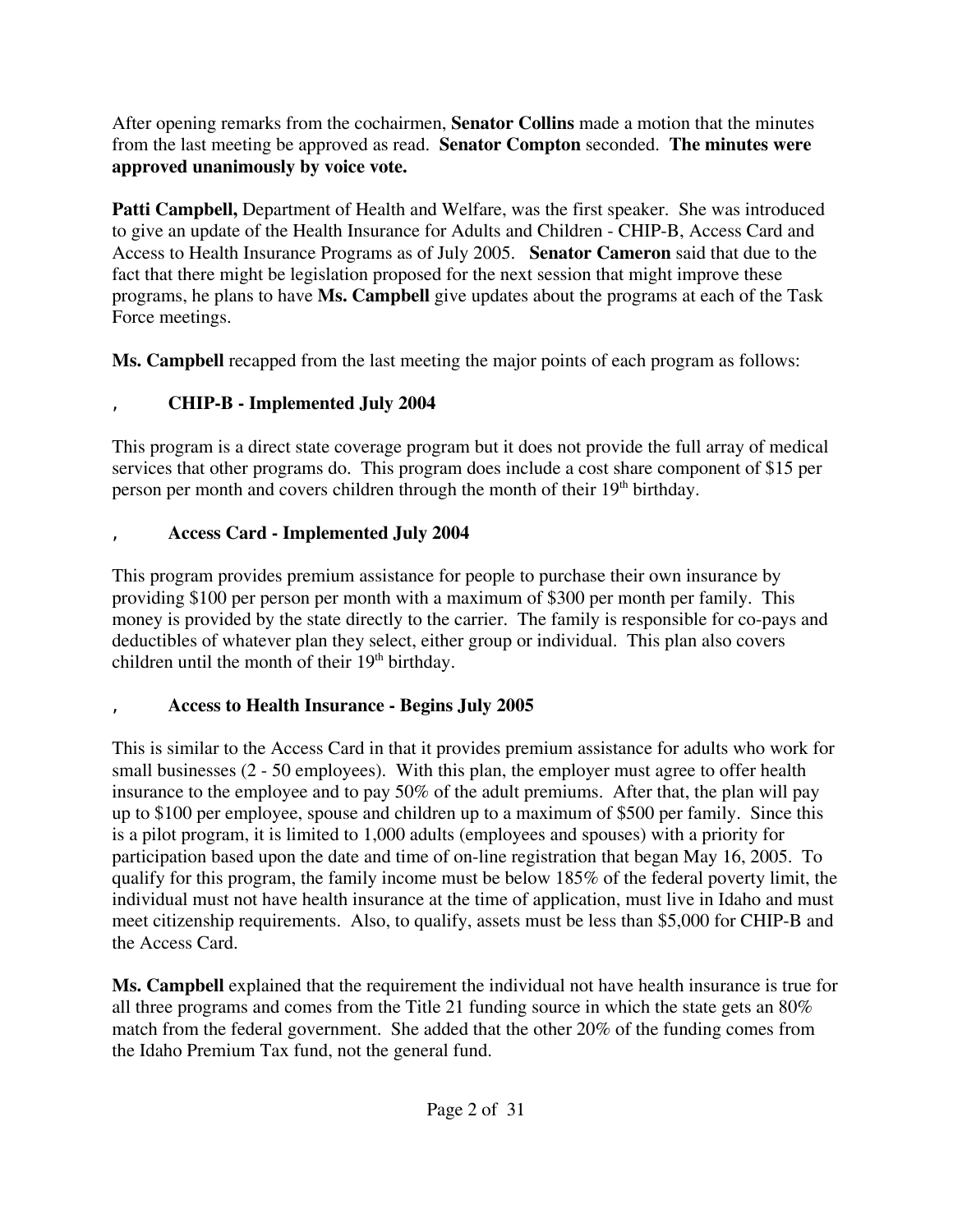**Ms. Campbell** explained the 2006 T&B budget that is appropriated for these three programs. She said the funding for these programs is slightly below 80% federal and state funding comes from the Idaho Premium Tax Fund. No general funds are used. The details are shown below:

| Program                              | Premium Tax T&B<br>Funding $(21.06\%$ of<br>total cost) | Title XXI T&B<br>Funding $(78.84\% \text{ of }$<br>total cost) | Possible enrollees @<br>$$100/m$ onth* |
|--------------------------------------|---------------------------------------------------------|----------------------------------------------------------------|----------------------------------------|
| <b>Access to Health</b><br>Insurance | \$262,900                                               | \$985,400                                                      | 1,000                                  |
| CHIP-B and Access<br>Card            | \$1,465,000                                             | \$5,491,300                                                    | 5,800                                  |
| <b>TOTAL</b>                         | \$!,727,900                                             | \$6,476,700                                                    | 6,800                                  |

\*Estimated based upon anticipated average of \$100/month

**Ms. Campbell** reiterated that enrollment in the Access to Health Insurance for adults is limited to 1,000 people by state law.

**Ms. Campbell** also provided updated statistics for the CHIP-B and Access Card. She said there are currently slightly over 2,200 people enrolled in program. Most of these have elected the CHIP-B program. The total number of applicants since July 2004 is 9,607. About one-half of these were not eligible initially. She clarified that enrollment in these plans has been up to 4,500 but the total of 2,200 is as of June 30, 2005.

Denial reasons range from the following:

| # of Ineligible Children 7/1/04 - 6/30/05 | Reason Child Ineligible                                 |
|-------------------------------------------|---------------------------------------------------------|
| 986                                       | Income too high                                         |
| 864                                       | Open or eligible for Medicaid**                         |
| 763                                       | No Eligible Child***                                    |
| 703                                       | Failure to clarify info                                 |
| 592                                       | Assets too high                                         |
| 590                                       | Creditable Insurance****                                |
| 114                                       | Medicaid Eligible (but did not elect)<br>coverage)***** |
| 184                                       | Other                                                   |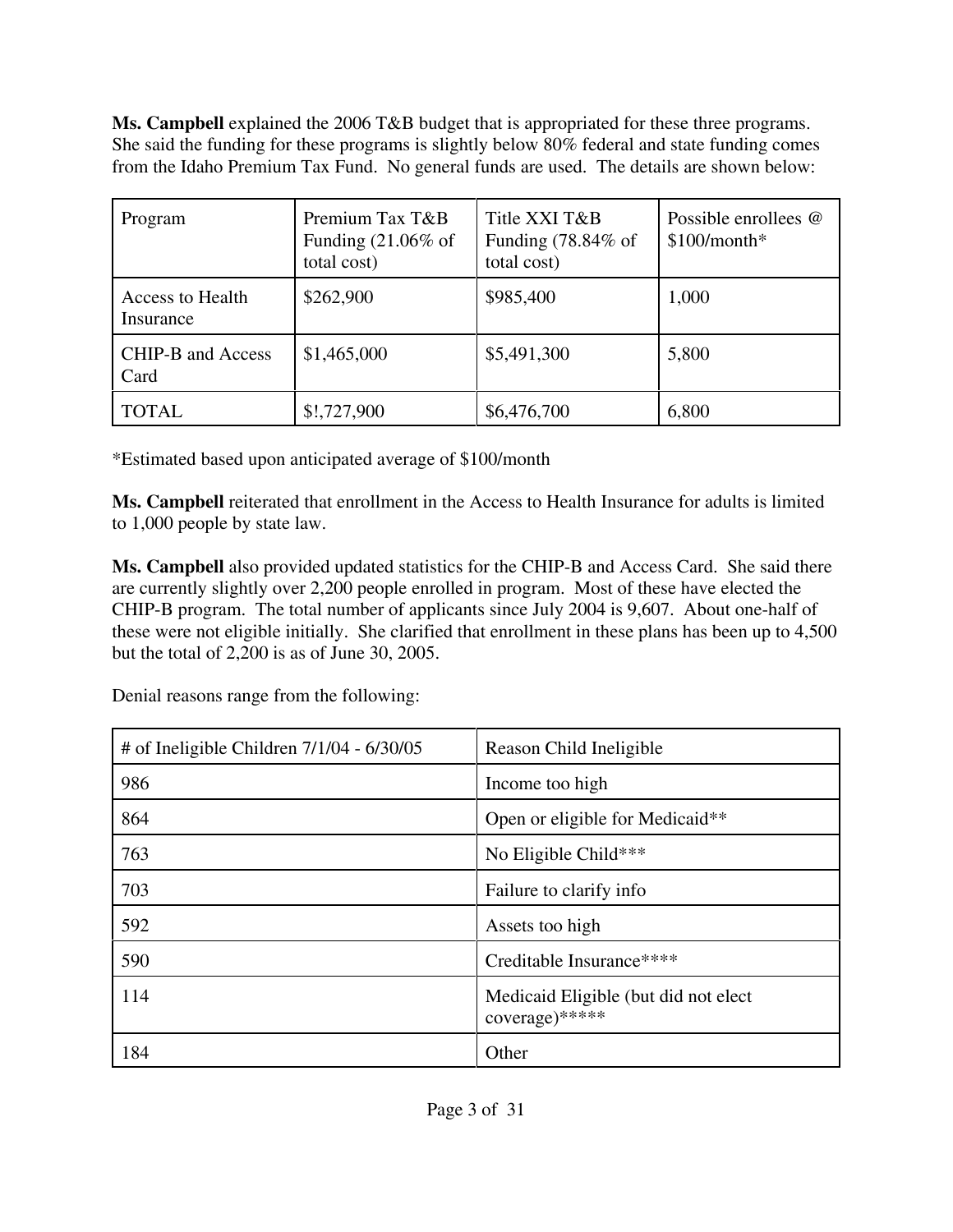\*\*Some individuals in this category were provided full Medicaid coverage; others were already open for Medicaid at the time of application.

\*\*\*Denial reasons were not adequately identified in the computer system prior to mid-August. Most of the denials for "no eligible child" were due to creditable insurance coverage or open Medicaid coverage.

\*\*\*\*The # denied for creditable insurance is higher than reflected. Many of those denied for "not eligible chile" are actually denied because of no creditable insurance.

\*\*\*\*\*CMS requires individuals who are entitle to Title ICI Medicaid coverage be approved for full Medicaid. Individuals denied for this reason wanted premium assistance of CHIP-B and did not want Medicaid.

\*\*\*\*\*\* The total # of denials will not equal the difference between total application and # enrolled as some individuals who were initially approved have closed or moved to direct Medicaid coverage.

Through June 2005, the year to date premiums collected through these programs was \$153,511. The average monthly expenditures for CHIP-B has been \$105.75 based on an average of expenditures in the last six months. Based on an average of April, May and June, the expenditures for the Access has been \$71.88. **Ms. Campbell** said the access card expenditure amount has increased quite a lot since last month. This is partly because more claims have been received and some of those claims are more costly.

**Ms. Campbell** said that the Access to Health Insurance program is still in its infancy. The online registration opened May 16, 2005. This allowed agents or employers to register their intent to participate in the program. This was just to register their intent and to reserve the number of employees the employers think may want to participate. Since that opened, 135 employers have registered and the number of actual participating employers is eleven. Eleven employers have also decided not to participate due to the high cost of the insurance to them. She said it takes about two months to complete the process. They register their intent to participate and complete the insurance application as well as an application to the division to determine eligibility. Next, the underwriters determine the actual cost and the Department determines the eligibility for each participant. The employer then goes the actual agent who has information from the underwriter including the costs and the number of people eligible and the decision is made whether or not the employer wants to participate.

From the applications that have been received, 60% are from adults. One hundred thirty-five people have been denied, of which 82 were adults and 53 were children. There are 94 applications pending. **Ms. Campbell** said that income is again the number one reason for denial.

**Senator Cameron** said that even though the amount needed to fund these programs from the premium tax is \$1.7 million, the Department has received more than that from the premium tax distributions totaling about \$6.5 million. He said he would like to know what is happening with the remainder of that money. He noted that the state has almost \$5 million for which it is not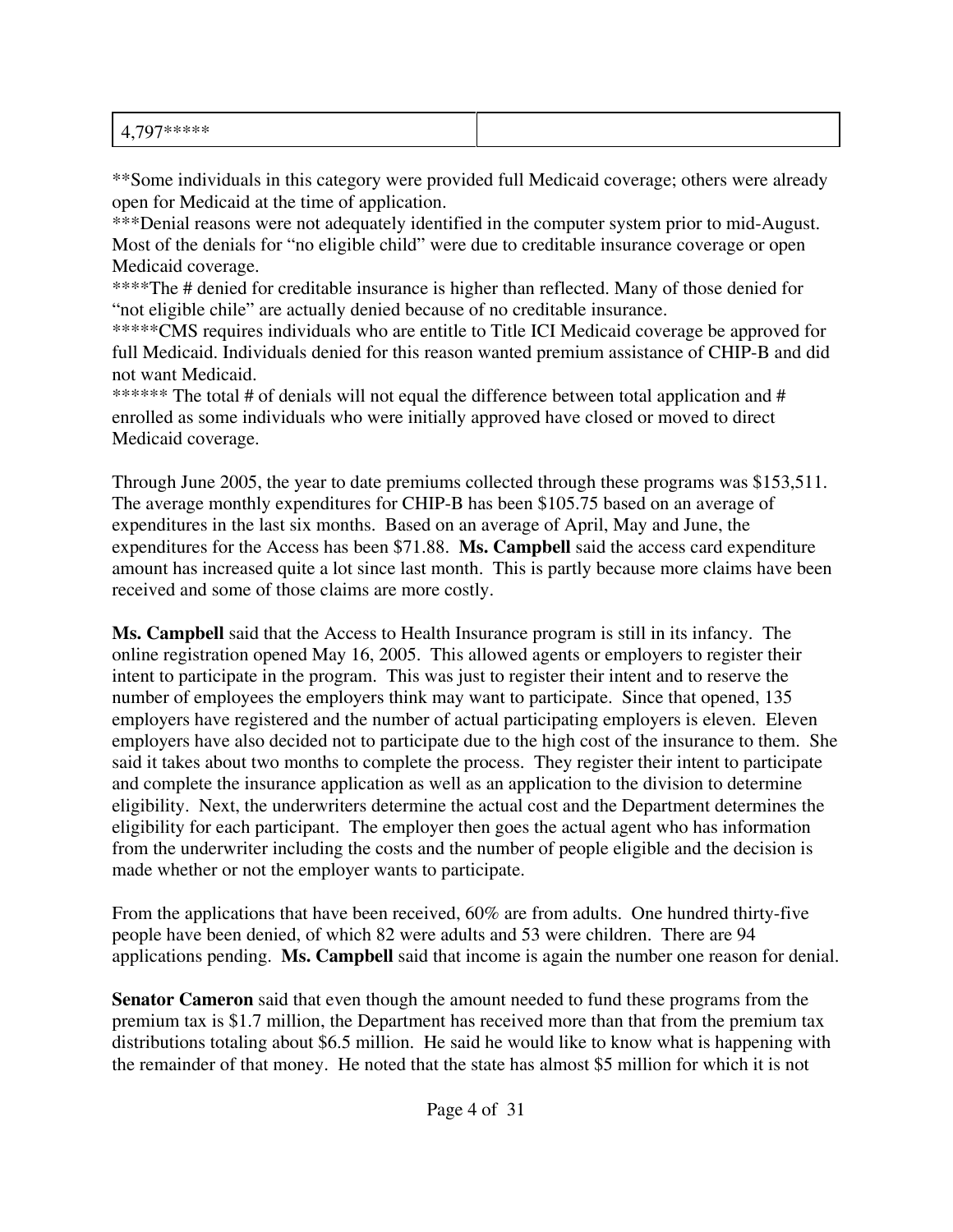receiving the 80% federal match. **Ms. Campbell** said she would get that information for the Task Force.

**Senator Cameron** stated that the CHIP-A and CHIP-B Bridge programs were designed for individuals to pick up while they were trying to buy other coverage. He asked if this was happening. **Ms. Campbell** said that initially these people did move to the CHIP-B program but now it is about fifty-fifty. Some are moving to the Access Card and some are remaining on that direct coverage program.

In response to another question regarding the number of inactive employers from **Senator Cameron, Ms. Campbell** said that there has been a lot of discussion that requiring the employer to pay 50% of not only the employee's premium but also for the employee's spouse is too high. She said she would get specific information. **Senator Cameron** suggested that the Task Force address future adjustments in this plan.

**Ms. Campbell** clarified that the 1,000 enrollment limit was met about ten days into the registration period. She said there are approximately 1,400 reserved spots available. This does not mean they are all eligible; it just means the employers have reserved slots for these employees should they qualify.

**Senator Compton** asked for recommendations from **Ms. Campbell** regarding expansion of the program. **Ms. Campbell** stated that based upon the response they have received from possible participants, requiring the employer to pay 50% of the premium for the spouse is more restrictive than a traditional carrier requirement. Her suggestion would be that the plan be more consistent with that of a traditional carrier requirement. She also suggested removing the requirement that the employer not have health insurance coverage for their employees in order to qualify for the access to health insurance program. Many employers have employees that would qualify for this program but because the employer is currently offering insurance, they are automatically disqualified.

**Senator Goedde** asked how long an employer has to drop coverage in order to qualify for this plan. **Senator Cameron** said he thought it was thirty days but that they cannot have dropped the coverage for purposes of obtaining this coverage. They have to have dropped it because their current coverage was too expensive. **Ms. Campbell** clarified that there is not a thirty day limitation; it is just required that they do not have insurance at the time of application. She added that if they say they dropped other coverage to qualify for this program, there is a six month waiting period. If they dropped for other reasons, such as cost, there is no waiting period. **Senator Goedde** suggested removing the requirement that they have to drop existing coverage in order to qualify for this program. **Senator Cameron** agreed, but noted that this is a CMS rule that would require federal action. He said that using Title 19 funds offering a 70% - 30% match would eliminate that requirement.

In response to a question from **Representative Henbest, Ms. Campbell** said that she would get the information for the Task Force regarding the people who are denied CHIP-B coverage due to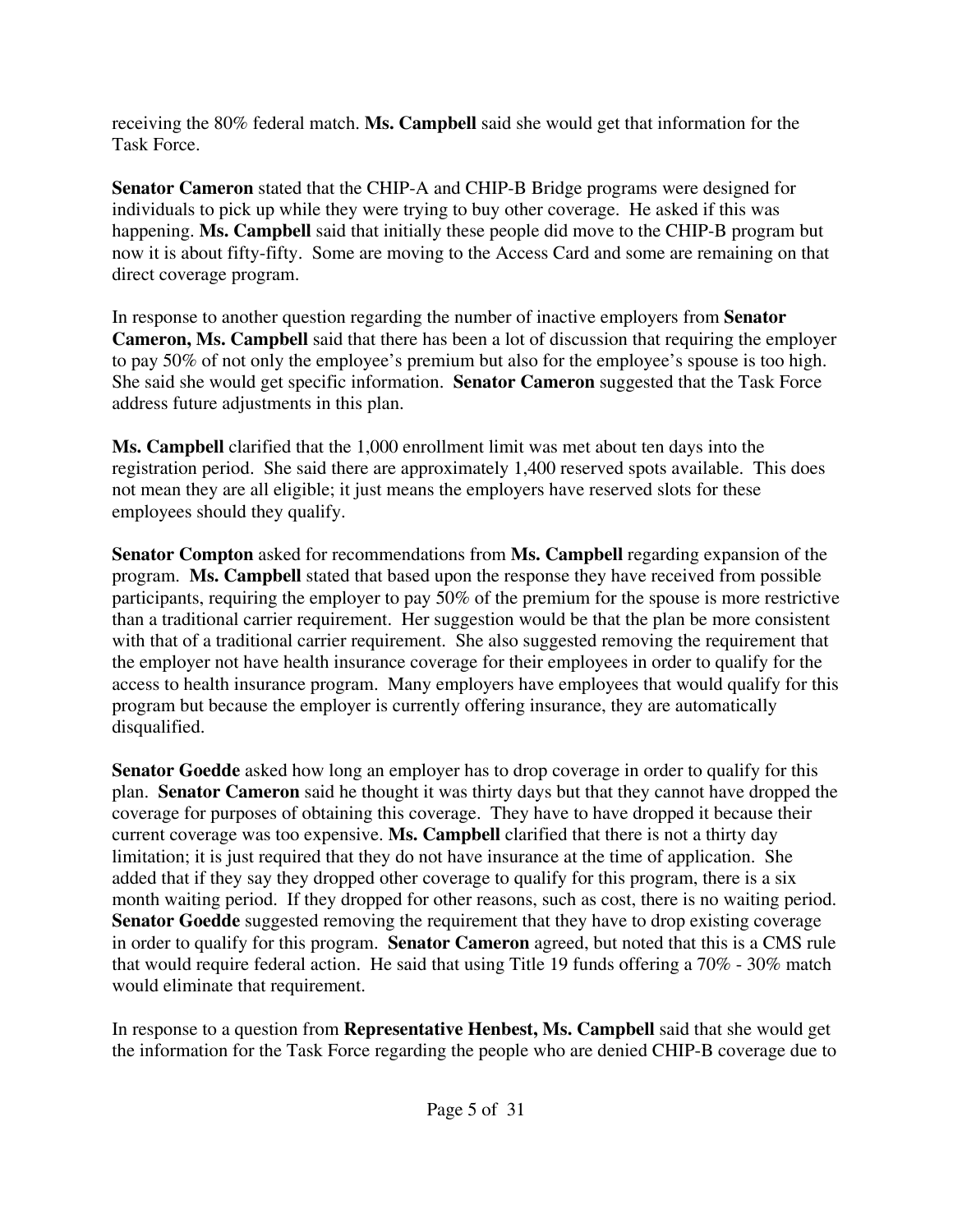being over the income requirement and how much they are over that requirement. She said that the CHIP-A, CHIP-B and the Access card are all funded out of Title 21, and that is where that restriction comes from.

**Senator Cameron** introduced the small business panel including Billy Knorpp, RVP Business Systems, Lou Aaron, Westside Drive-In, and Rick Edvalsen, IntegriNet Solutions.

**Suzanne Schaefer,** NFIB, said that she appreciated the opportunity to let these small business owners speak to the Task Force regarding health insurance. There is no issue more important to small business than health insurance coverage. She explained that the three panel members have been very involved and have worked on the issue at the state and federal levels. She distributed a listing of key priorities gathered from a survey of NFIB's 700,000 members and said the number one issue on the list was health insurance.

**Ms. Schaefer** noted that small businesses in Idaho are almost 50% of the workforce and have provided almost 50% of the new jobs in the last two years. At the same time, more and more small businesses are unable to provide health insurance for their employees.

The first panel member to speak was **Billy Knorpp**. He explained that he worked for thirty years at Hewlett Packard and after he retired, he purchased RVP Business Systems, which sells and services point of sale systems, cash registers and credit card processing. He said it is a midtech company with 16 employees. His business has doubled in size in the last two years. The company does not create a lot of technology, but they sell and service it. As a result, his employees must be technologically-savvy. To get qualified employees, **Mr. Knorpp** said he has to compete with companies such as Hewlett Packard for technicians and salespeople who are comparable in skill levels. He also needs to be able to compete benefit-wise. This is very difficult because larger companies are able to offer much cheaper health insurance, usually with better benefits. This puts his company at a disadvantage.

**Lou Aaron**, chef and owner of Westside Drive-In, said that he has owned the Westside for eleven years. Before that, he worked for Hilton Corporation and for country clubs. He said that he is trying to compete with the larger chain restaurants in the area. In order to do this, he has to do things better than they do, including offering health insurance benefits. He said he considers his employees family. He has had one employee since 1986 and has very little turnover. In the restaurant industry, **Mr. Aaron** said health insurance is not offered very often. He said he has offered it since day one. Being able to offer his employees health insurance allows him to keep them. The number of employees at the Westside Drive-In varies from 15 to 30 depending upon the season, and about 30% of the employees take advantage of health insurance coverage.

**Mr. Aaron** said that last year he received a double digit increase in his health insurance costs for the third year in a row. In the past he has always covered 100% of the employees cost but, due to this increase, his employees are now paying 20% of the coverage. This is not a big deal to some, but to people like single mothers it is quite a blow. He said that small businesses need help in this area and that Association Health Plans are something he has considered as an option.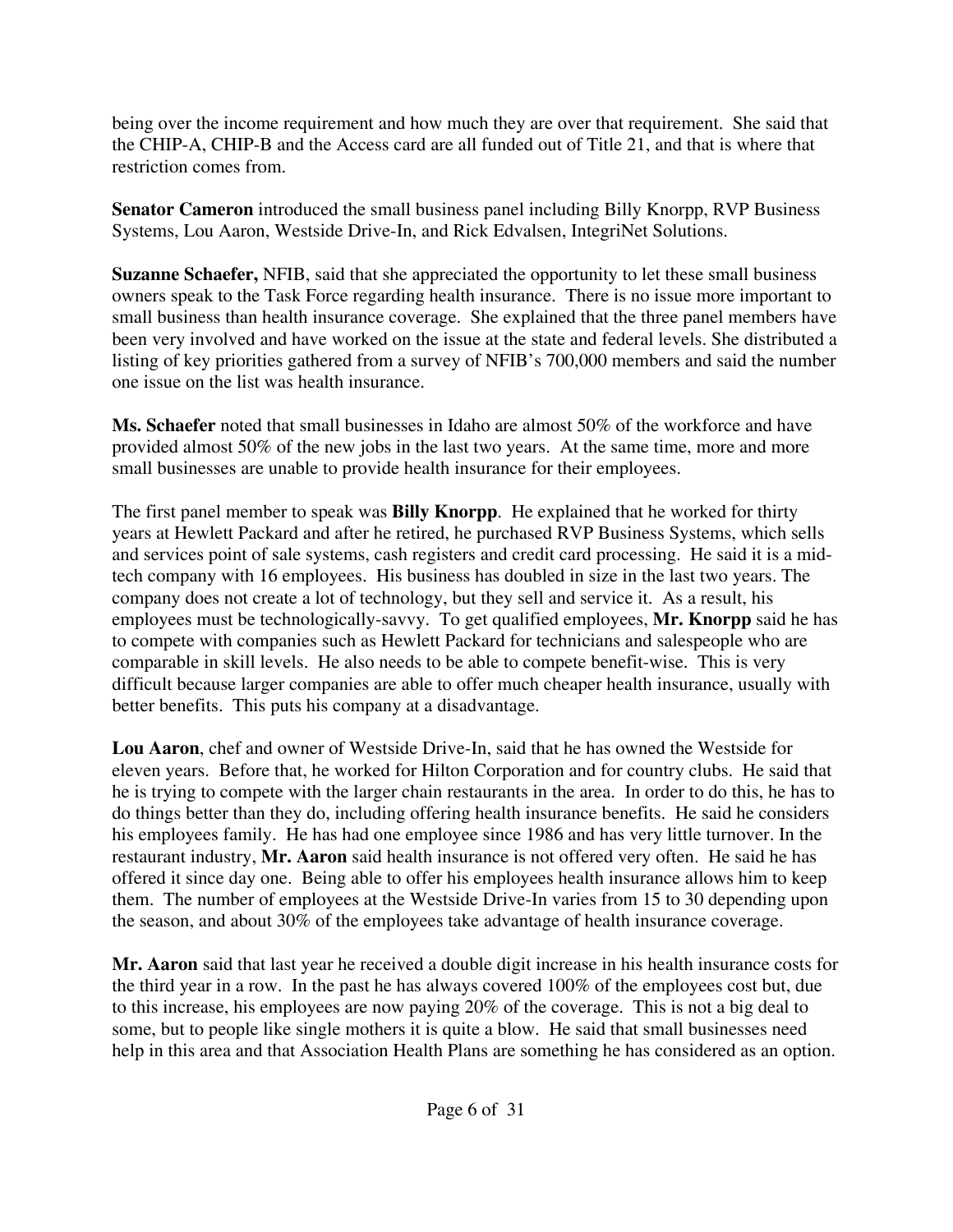He said small businesses need tax incentives or tax breaks in order to help lower some of the cost of providing health insurance.

**Rich Edvalson**, owner of IntegriNet Solutions, said that his business supports the computer networks of 120 small businesses in Idaho. They have nine full-time employees and two parttime employees and have been in business for seven years. When they started, they paid the health insurance premiums for their employees and one-half of the premium for dependant coverage. **Mr. Edvalson** said that the problem has been that, as a small group, they affect their own renewal premiums each year so severely that the company can no longer pay any of the premiums for dependant coverage. They continue to pay for the employee but have gone to a very high deductible. As a result, **Mr. Edvalson** said a number of employees have declined coverage for their dependants and some employees get coverage through spouses that work for larger companies at lower rates. **Mr. Edvalson** said that there are obviously many drivers of the health insurance costs, but at their level there needs to be some way to pool the risk with a larger group. Otherwise, the increase in premiums will be unaffordable. He said his company had a 40% increase in premiums in one year.

**Deborah Johnson**, Asphalt Systems Company, LLC, joined the panel. She explained that her company is a paving company with 10-15 seasonal employees. Eighteen years ago when the company started, they had health insurance. Today, she and her husband alone have health insurance with a \$10,000 deductible to be able to afford it. Their employee premiums range anywhere from \$100 to \$175 per month. She explained that company revenues are less than they were 18 years ago due to the fact that all costs keep going up. She noted that just this week two key employees left the company because they do not offer health care benefits. These employees went to a larger company for the same hourly wage but with health benefits.

**Ms. Johnson** agreed that small businesses need to be able to shop for health insurance at a fair price and not have to continually increase the amount that employees have to pay for coverage. She said that employees need to be aware of the cost of health insurance and be somewhat responsible, but not to the point that they cannot afford coverage.

In response to a question from **Representative Henbest, Ms. Schaefer** said she would try to get information relating to the percentage of small businesses that offer coverage. This information will include whether they only cover employees or if spouses are also covered. She said it has been difficult to get this information in the past. **Ms. Schaefer** said that the number of small businesses offering coverage in Idaho has decreased and Idaho is lower than the national average.

**Representative Henbest** said she has some information that said 32% of small business with fewer than 50 employees offer coverage, and that puts Idaho at the bottom of the nation ahead of only Arkansas and South Dakota. She said this is obviously a big problem in Idaho. **Representative Henbest** asked if different tax breaks are offered to small businesses as opposed to large businesses for offering health insurance. **Mr. Knorpp** said the cost can be deducted as a business expense, but that is the only one he is aware of.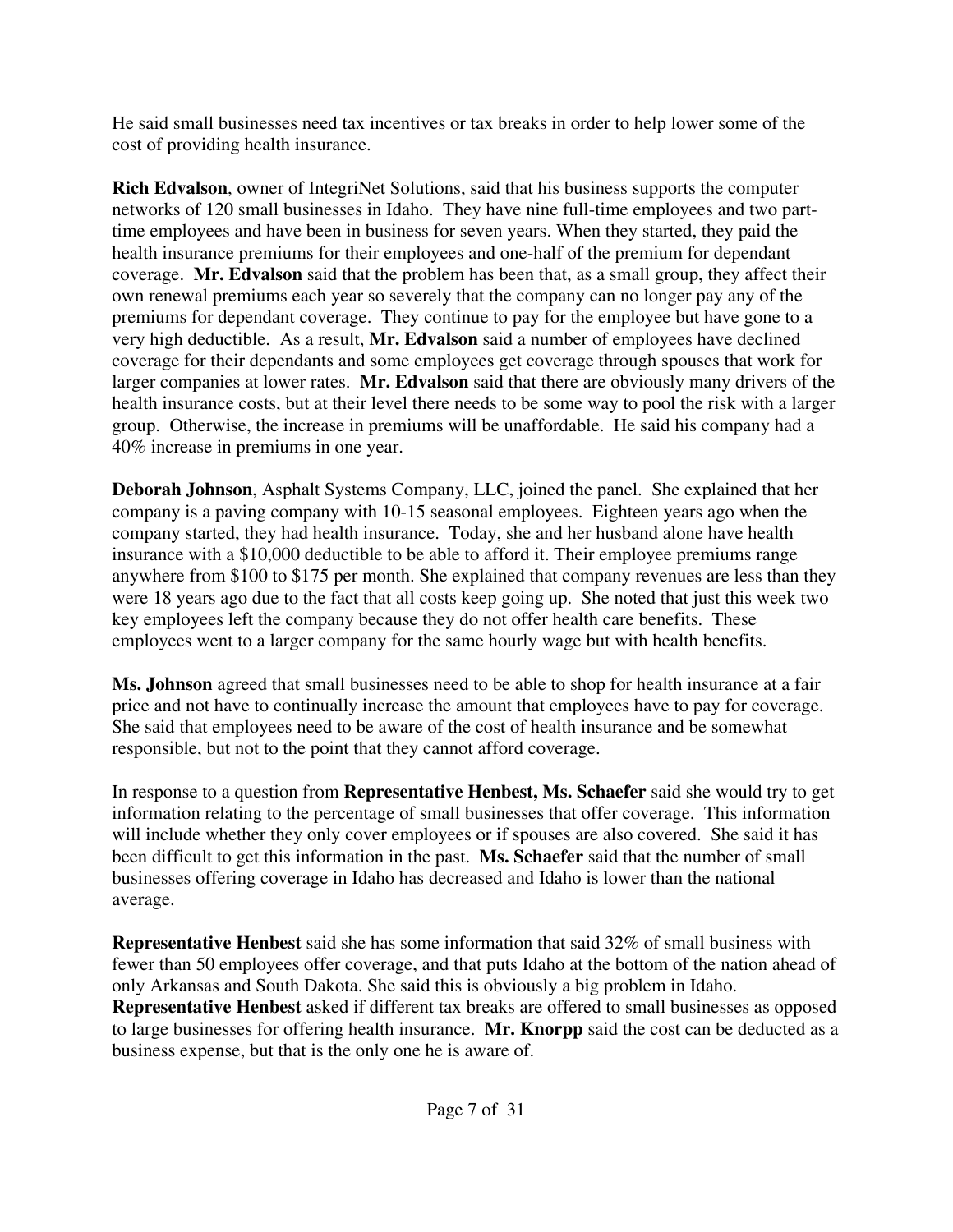**Representative Block** asked if the Access Card is something these businesses could offer their employees. She also asked if insurance pooling is something they would be interested in pursuing.

**Mr. Knorpp** said there is some pooling going on in Idaho but it does not appear to have been of much help to small businesses. This is offered by the Boise Chamber of Commerce but when he first examined it, it did not seem to be better than what he was already offering. **Mr. Knorpp** stated that pooling across state boundaries so that small businesses can join together and be able to negotiate in the same way the large corporations such as Hewlett Packard does would be helpful. These large corporations, according to **Mr. Knorpp**, are able to negotiate prices in very large blocks.

**Senator Cameron** asked what these businesses were doing to control insurance costs. **Mr. Edvalson** said his business has increased their deductible to \$1,000 for individual coverage. He added that the policies are not as rich as they were a few years ago in terms of co-pays and deductibles. **Mr. Knorpp** agreed, and said his company has increased the deductible to \$2,000 for an individual policy. He said the co-pay has also gone up and coverage has gone down. He said that his company does offer incentives to employees through a type of medical savings account. The company puts money into an account for employees to use for health insurance. This money can be carried over from year to year and so it encourages them to spend it wisely. It encourages them to be more thoughtful and frugal about how they are spending the health care dollars.

**Senator Cameron** said that as everyone knows the premium paid by a business is a result of the claims the employees are incurring plus administration costs. He asked how easy it was for these businesses to get claims data in order to help them decide what their benefit package should look like. **Mr. Edvalson** said for his company it seems that the premiums are set by magic. At renewal time, a new number appears and it is always higher. **Mr. Knorpp** said he did not think that information was available. **Senator Cameron** said he wanted everyone to be aware of this but that federal law prohibits release of the individual data. In his opinion, while they cannot get individual data, businesses should be able to get data that is tied to the overall group. **Mr. Knorpp** said that would be very helpful.

**Senator Cameron** asked why pooling across state lines would help save money. In his opinion, Idaho's costs might be lower than other states and sharing might force them to go up. **Mr. Aaron** said that he had heard there would be a 20% to 30% reduction in costs by pooling with other states. He has not researched who would coordinate this or which pool Idaho would be in. He assumed that this would be monitored so that cherry-picking would not happen. He said that the National Restaurant Association is fully behind the pooling concept.

In response to a question from **Senator Compton** regarding the Access to Health Insurance plan, **Mr. Knorpp** said he was not aware of the plan. **Mr. Edvalson** said that he was aware of it but, in his opinion, it is not a good plan. As he understands the plan, it is for companies that do not currently contribute to the premium of any of their employees' health insurance and it is funded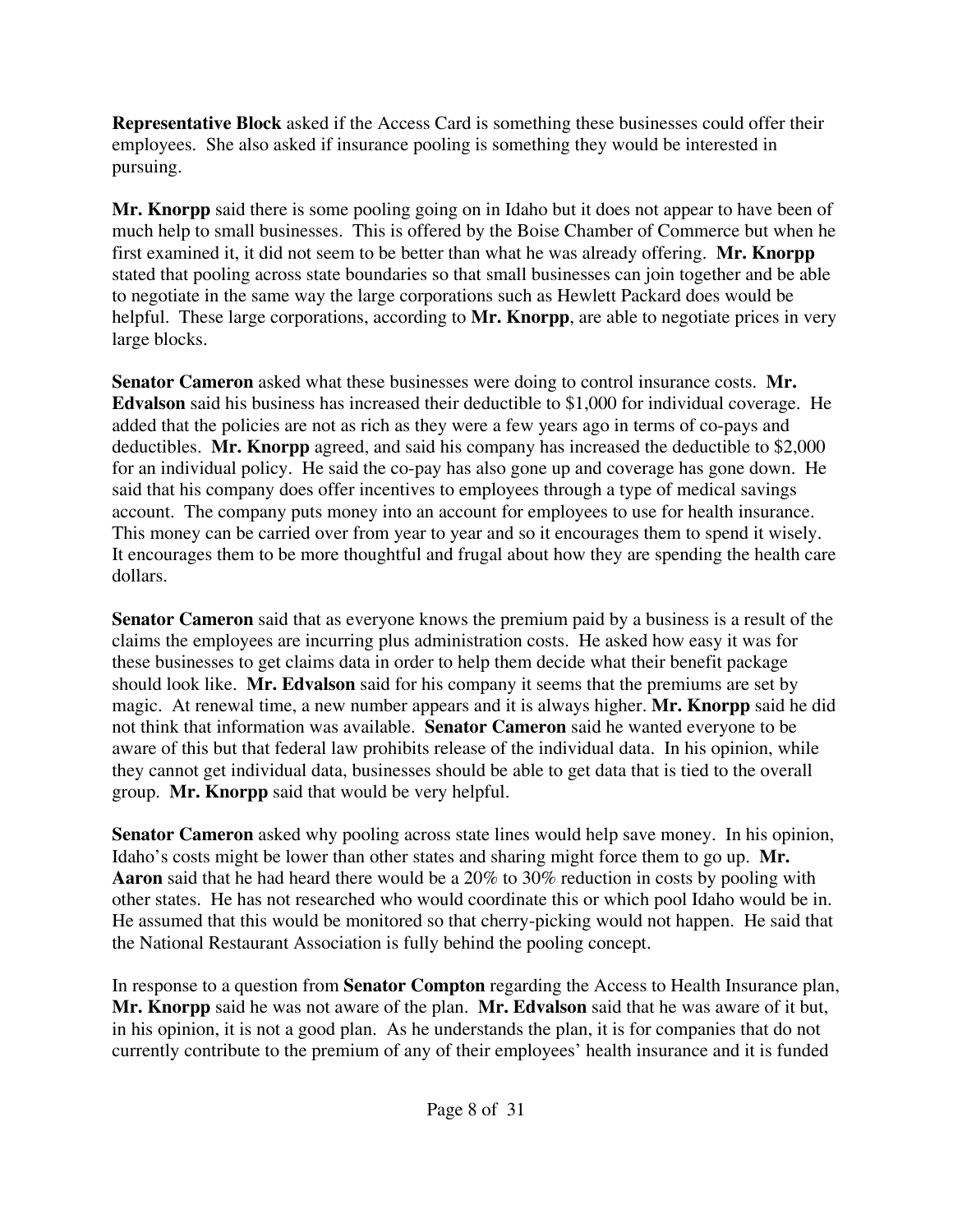with a tax on the premiums that the carriers collected. He said that since employers that currently offer insurance are paying the premium, in effect those already offering insurance, such as his company, they are subsequently funding the coverage being offered through the state. **Senator Compton** explained that the premium tax dollars comes from premiums on all types of insurance including mortgage insurance. The Idaho Legislature decided to put some of that money into a program to help employers and employees obtain health insurance. He said that one of his concerns with this program has been the lack of understanding and suggested that more information needs to be made available.

**Senator Cameron** explained that the state was already collecting the premium tax and spending it in other areas. The Legislature felt that instead of spending all of it somewhere else it would be appropriate to use some of it to encourage people to buy health insurance. **Mr. Edvalson** said that in his opinion, any plan that would take money, either directly or indirectly, from an employer that offers health insurance to help an employer that does not provide coverage is a redistribution of wealth that does not seem like a good idea to him. **Senator Cameron** added that once these new employers offer the Access to Health Insurance plan, they also are required to pay premiums that are part of the premium tax.

**Ms. Johnson** said she was aware of the plan but the limitation on income is so low that the person has to be at the poverty level to qualify. She said her employees make over the limit but still struggle to get affordable coverage.

**Senator Stegner** commented that he appreciated **Mr. Edvalson's** comments but wanted to clarify that the premium tax is a tax on all insurance companies that do business in Idaho. Insurance companies are not charged income tax and this is a way for them to contribute to the state effort. Most states do this the same way. A premium tax turns out to be a volume tax rather than a net income tax. He said that, from time to time, special taxes such as this are dedicated to specific funds. The premium tax is actually dedicated to a number of different funds. The Legislature has chosen to take some of that premium tax and direct it to the effort of helping people get health insurance coverage. **Senator Stegner** noted that **Mr. Edvalson's** concern is one that all legislators have. As they struggle with finding a way for the state to help reduce the cost of health insurance, there is always the concern of offering incentives for businesses to get out of paying for it themselves. In his opinion, if people are not insured, they will get care in emergency rooms and the cost ends up being passed down to others or they become indigent and that is paid through property taxes.

**Representative Collins** asked what employers are required to do to be able to offer the Access to Health Insurance program to their employees. **Senator Cameron** explained that the employer must drop coverage due to it being too expensive and reapply for coverage under this program and have their employees qualify. Every employee in a company does not have to qualify, but the plan only covers those that do meet the requirements. To change this would require CMS to change the requirement, or the state could use Title 19 Medicaid funds that offer a 70%-30% match, not the 80%-20% match Title 21 offers.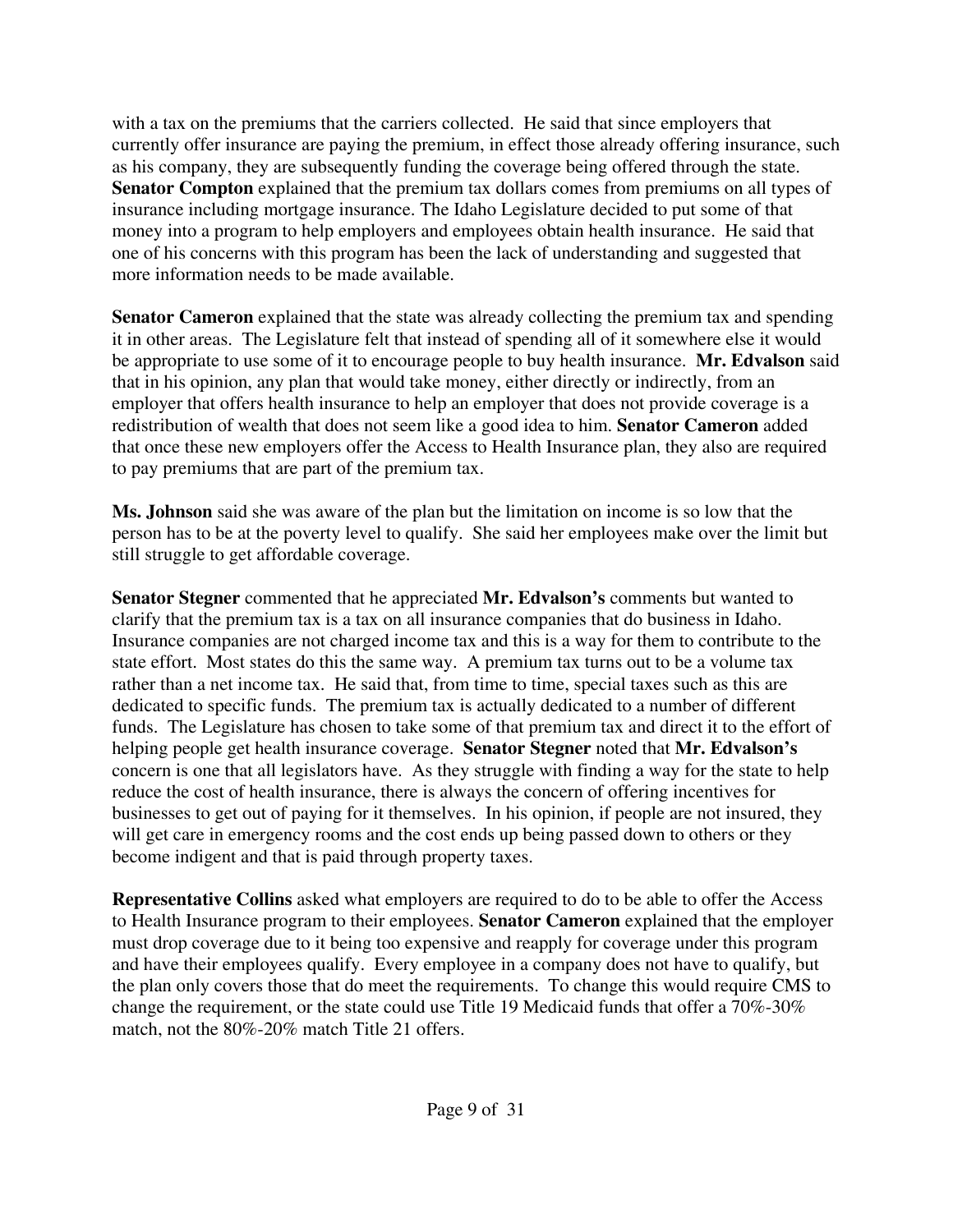In response to a question from **Senator Cameron, Mr. Knorpp** said none of his employees would qualify because their income is too high. His salaries range from \$12.00 an hour to about \$60,000 per year. **Mr. Aaron** said his employees' salaries range from \$7.50 to \$13.00. **Mr. Edvalson** said his computer technicians earn a base of \$40,000 plus incentives and part-time employees earn about \$11.00 per hour. **Ms. Johnson** said her employees start at \$8.50 an hour and the highest paid is about \$14.00 per hour.

**Ms. Schaefer** introduced **Kali Carringer**, owner of Moons Kitchen, to speak to the Task Force. **Ms. Carringer** said Moons has fourteen employees that are mostly part-time. She said they do not have the ability to offer any health insurance to any of their employees. She noted that she is paid \$200 per month by her previous employer to find her own health insurance. Currently she pays \$635 to cover her husband and herself under a COBRA policy. She has been trying to find insurance for herself and her husband for eight months. She said that unless she is working for a large corporation, she is basically uninsurable even though she has only missed work twice in the last five years.

**Mr. Knorpp** commented that if small businesses were able to pool, they would not get hit so hard when one employee has a catastrophic illness. He had an employee with such an illness that would have almost doubled their premiums. Pooling allows small businesses more room for negotiation.

**Representative Henbest** added that the amount small businesses pay for hospital costs of their employees is probably higher than a large corporation because small businesses do not get a negotiated rate. **Representative Henbest** asked if these businesses offer wellness incentives to their employees. She also asked what these businesses are paying for health insurance and what are they getting as far as benefits.

**Mr. Knorpp** said that wellness is a good idea but in a small business it does not have a large impact. **Ms. Johnson** said that her company has encouraged employees to quit smoking by paying them to get the patch. She said they had four employees who were successful and they received \$500 from the company. She said her company will also pay for employees to get flu shots.

**Senator Kelly** suggested getting information for the next meeting from insurance companies and drug companies on what steps they might be taking to help small businesses control costs.

**Senator Goedde** said that Kootenai County has developed a self insurance program. He said the county emphasizes to employees that the health care plan is part of their total compensation package and any money that is saved in providing health care can be returned to employees through greater salaries. They have also encouraged employees to review their medical bills and have found many errors. **Senator Goedde** suggested having the insurance carriers discuss the differences between the costs and premiums for large companies and small companies at a future meeting.

**Senator Cameron** said that in a meeting with the carriers, due to huge increases in the individual market, it was found that the large group market was actually subsidizing the individual and small group market.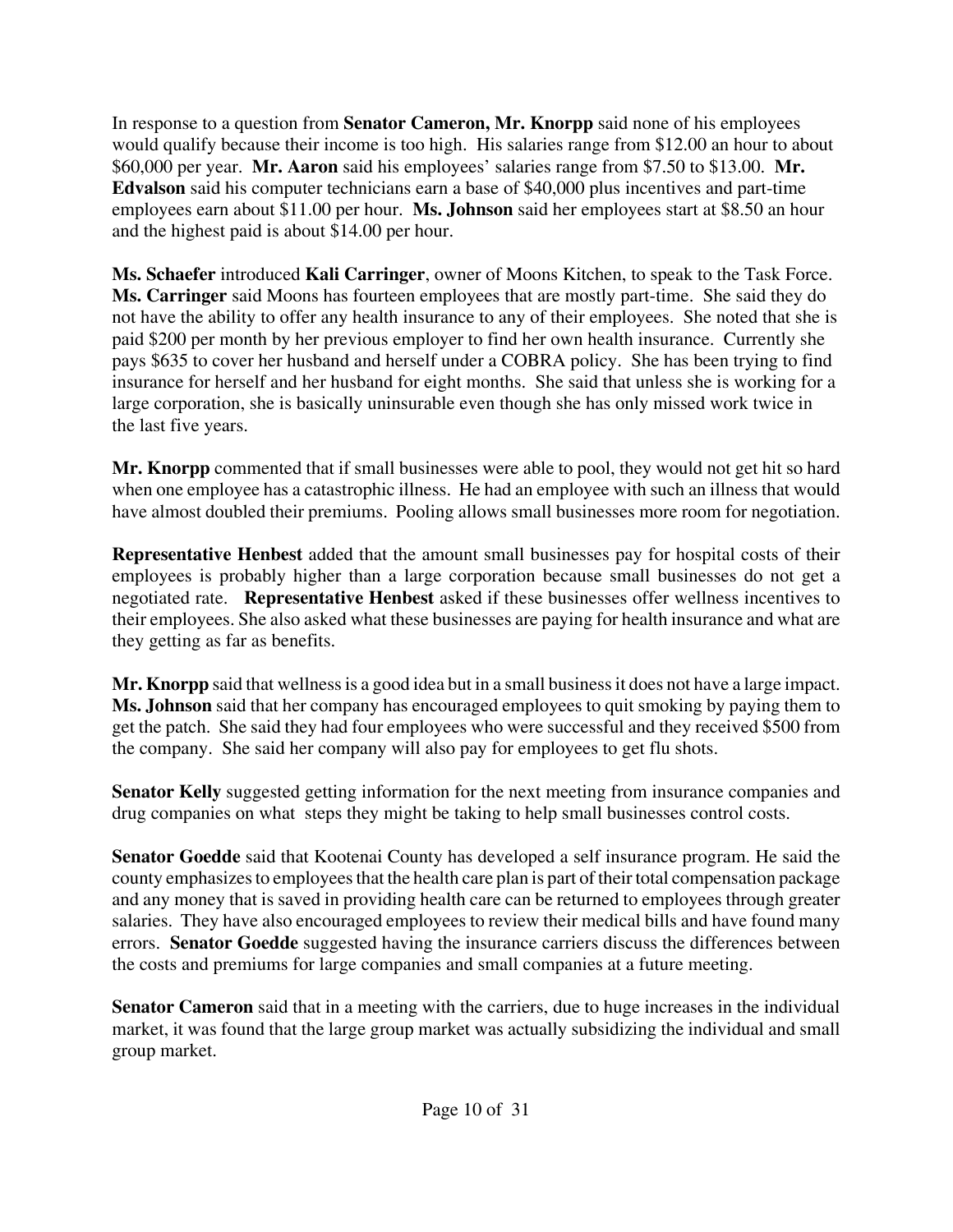**Senator Compton** said that at an IACI conference on health care a pharmacist for Regence BlueShield discussed generic versus brand name drugs. He said that if everyone insisted on generic drugs, the price increase is not nearly as high as perceived. This pharmacist said that many times the newest drug is not very much different from the generic drug. **Senator Compton** asked if these small businesses' health insurance plans required the use of generic drugs or whether employees are given a choice. **Mr. Knorpp** said his employees pay less if they choose generics but they do have a choice. **Mr. Aaron and Mr. Edvalson** said their plans were the same.

**Senator Compton** said that a major issue in the cost of health care is that it is broken in the case of who pays for it, who provides it and who uses it. In his opinion, the end-user needs to be made more aware of the actual cost of care.

**Ms. Schaefer** noted that 98% of the firms in the country of 100 employees or more provide insurance, while only 49% of small employers with fewer than 100 employees provide insurance for employees. Sixty percent of the uninsured in the country work and many of them work for small businesses. She added that the administrative costs of health insurance is significantly different for small businesses compared to large businesses. She added that Idaho has done a good job in controlling mandates dealing with health insurance. She said the NFIB would welcome the opportunity to discuss small business health plans even though that is more of a national issue. NFIB also supports a movement towards a more individualized system of health care with options such as health savings accounts.

**David Rogers**, Administrator of the Division of Medicaid, was the next speaker. His presentation gave a general overview of Medicaid health care issues and will be available as an attachment to these minutes at: [www.legislature.idaho.gov.](http://www.legislature.idaho.gov) **Mr. Rogers** gave the objectives of his presentation as follows:

- Frame the issue of rising health care costs
- Discuss the underlying dynamics of health care cost inflation
- HIV/AIDS Case Study
- Review the unique challenges for Medicaid
- ' Spur thought on some potential solutions

**Mr. Rogers** quoted the Comptroller General of the United States, David Walker, "If there's one thing that can bankrupt the country, its health care. Its out of control." **Mr. Rogers** added that this quote is about our health care system in general, not just Medicaid. He said that in tracking health care premium costs, they are rising much higher and more quickly than any major economic indicator. The question is why. He stated that the dynamics include access, utilization and pricing. These are considered the variables that drive up the overall health care expenditures.

- Access: more people are receiving services
- Utilization: people are receiving more services
- Pricing: services cost more (inflation)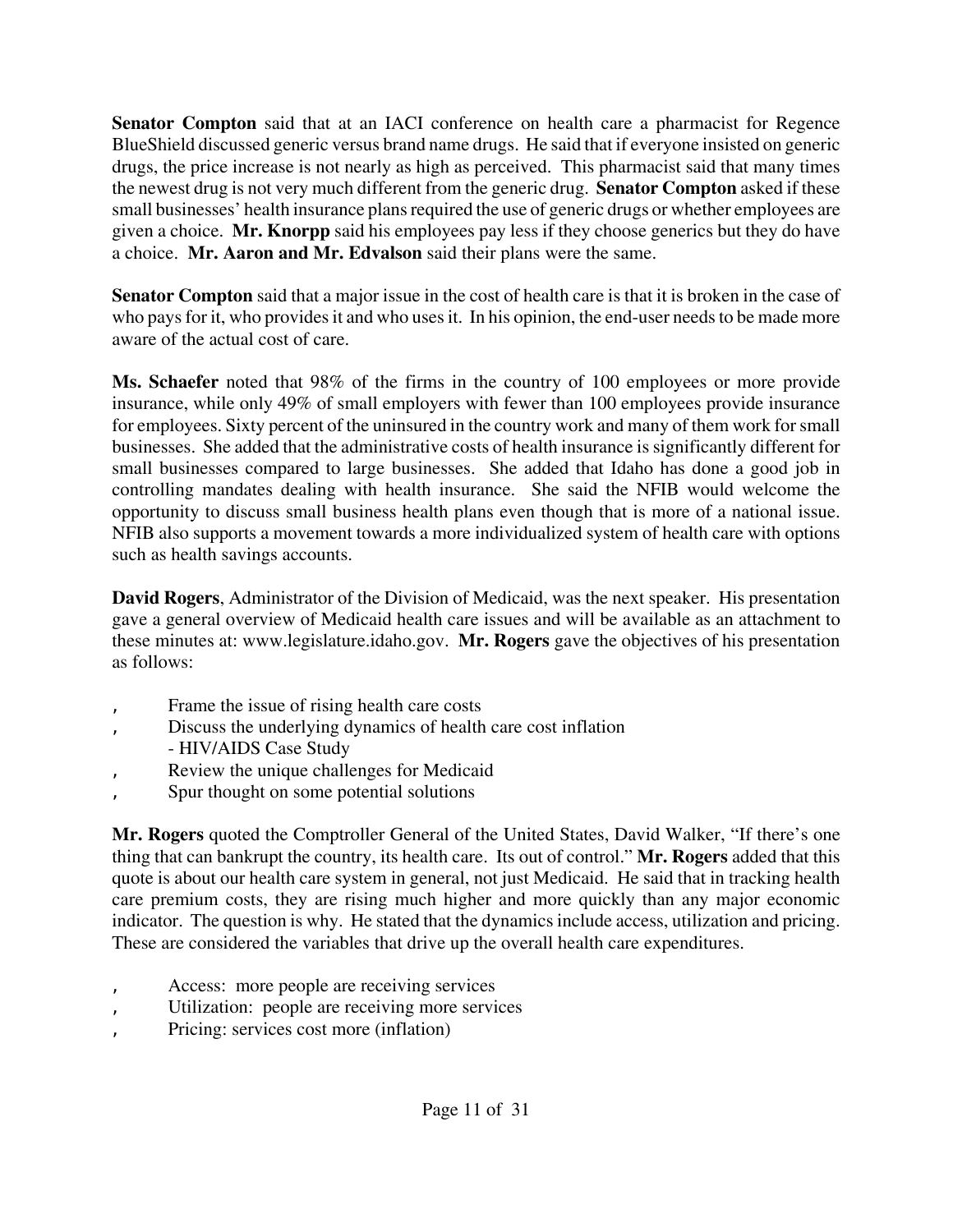**Mr. Rogers** used the following HIV/AIDS case study as an illustration because t is so dramatic with respect to these variables.

#### **HIV/AIDS Case Study**

- Access: more people treated for HIV: First Cases Reported in 1981. Today, nearly 1 million people are living with HIV.
- ' Utilization: HIV patients using more drugs. No initial treatment in the early 1980s. Today's standard is three or more drugs.
- Pricing: Costs are higher for newer drugs. Oldest drug class (NRTIs) cost \$300-450/month. Newest drug class (Fis) cost more than \$2,000 per month.

This chart shows a hypothetical illustration of how access, utilization and pricing work together to have a compounding effect on health care costs using the HIV/AIDS Case Study.

| Access        | Utilization  | Pricing       | <b>Total Costs</b> |
|---------------|--------------|---------------|--------------------|
| 100,000       | 2 drugs      | \$200         | \$40,000,000       |
| 200,000       | 3 drugs      | \$400         | \$240,000,000      |
| 100% increase | 50% increase | 100% increase | 600% increase      |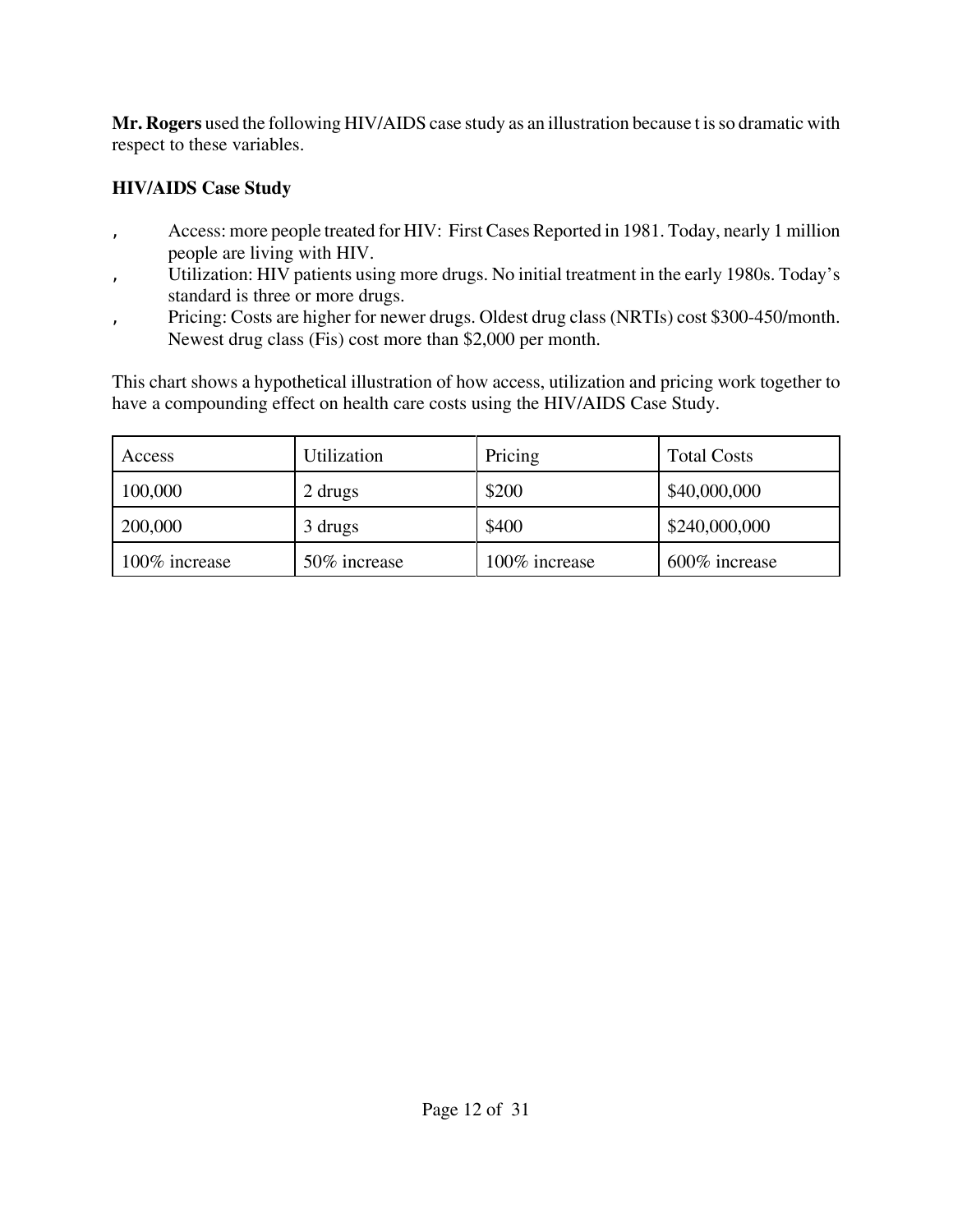**Mr. Rogers** said that in dealing with Medicaid, they are trying to go back and figure out why those costs are rising and what can be done about it. This chart shows a snapshot of the number of people that receive Medicaid drug coverage under Idaho Medicaid. This is the number of people that actually receive the drug, not case load and not recovered by Medicaid.

|                 | Access | Utilization | Pricing | <b>Total Costs</b> |
|-----------------|--------|-------------|---------|--------------------|
| <b>SFY 2002</b> | 44,507 | 3.8         | \$57.70 | \$9,678,350        |
| <b>SFY 2005</b> | 52,351 | 4.5         | \$60.28 | \$14,105,450       |
| Increase        | 17.6%  | 18.6%       | $4.5\%$ | 45.7%              |

**Mr. Rogers** said the above chart is an example that shows that Idaho Medicaid has done a good job controlling some costs by focusing on the price of drugs and encouraging the use of lower cost drugs and generics.

The next chart shows Medicaid community mental health expenditures through private providers. **Mr. Rogers** said they have not done as well in this area. This excludes inpatient expenditures.

|                 | Access | Utilization | Pricing  | <b>Total Costs</b> |
|-----------------|--------|-------------|----------|--------------------|
| <b>SFY 2002</b> | 7,158  | 65.17       | \$25.36  | \$2,957,277        |
| <b>SFY 2005</b> | 13,483 | 68.29       | \$28.12  | \$6,470,640        |
| Increase        | 88.4%  | 4.8%        | $10.9\%$ | 118.8%             |

The key driver of this increase, according to **Mr. Rogers,** was access. The number of people receiving services increased. **Mr. Rogers** said they broke this information down further and looked at mental health clinics. It also showed that access was the key driver in the increase in costs.

**Mr. Rogers** went on to discuss the Medicaid challenge.

- ' Medicaid is the nation's largest health care program providing comprehensive health and long-term care coverage for over 58 million people in the United States. (Medicare - 42 million).
- Medicaid is a federal program operated by the states.
- Medicaid spending in FY 2005 was projected to be \$316 billion or more. \$134 billion of that is state and local funds. Medicaid accounts for 43% of all federal funds to states.
- ' Medicaid provides comprehensive coverage for 28 million children (more than 1 in 4 of the nation's children) and some parents.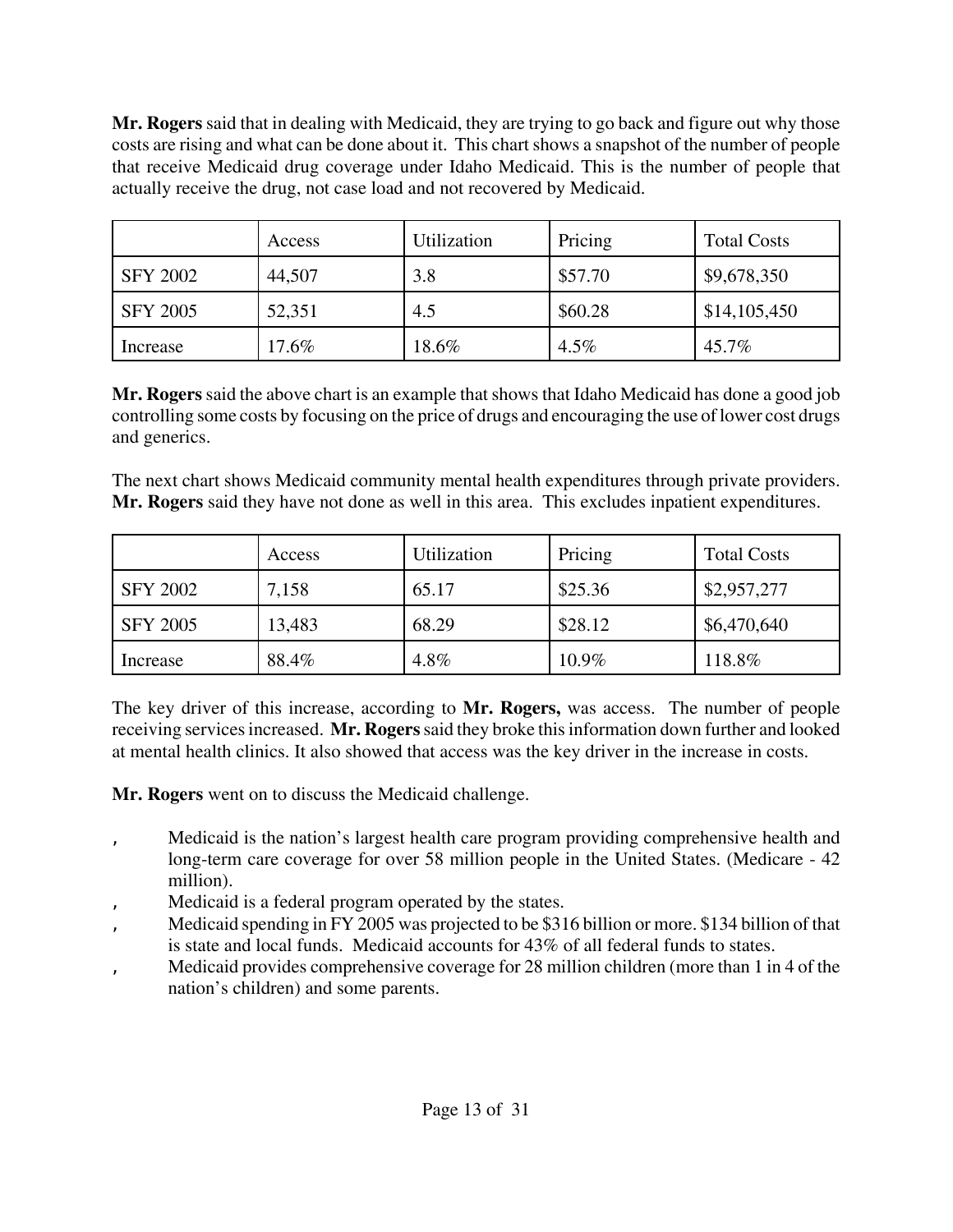- Prenatal care and delivery for over 1.5 million births annually (37% of the U.S. total).
- Health and long term care coverage for almost 15 million seniors and persons with disabilities.

**Mr. Rogers** said the area of health and long-term care is an area where Medicaid takes a radical departure from the commercial and private market. Medicaid is really a safety net for health and long-term care for low- income elders and people with disabilities.

From a state perspective, **Mr. Rogers** said that national medicaid costs are rising and revenue has been a difficult issue for the states. It seems that Medicaid costs tend to rise at the same time state revenues tend to drop. In Idaho, general fund spending for Medicaid in 2005-2006 will be about 15% of the total general fund expenditures of the state. This has risen every year since 1987.

**Mr. Rogers** stated that Medicaid, as it exists right now, is not sustainable. The challenge is how to move forward. He added that Medicaid is a fairly significant lever within the overall marketplace. There is more than \$1 billion dollars, mostly federal, in the health care economy today due to the Medicaid program.

**Mr. Rogers** said the 25% of the enrollees in Medicaid nationwide are elderly or disabled. This group accounts for about 70% of all Medicaid costs. Idaho's Medicaid population is slightly different. Sixty-seven percent of Idaho's case load is children and that is higher than the national percentage of 48%. In **Mr. Roger's** opinion, this is due to Idaho's coverage limitations and not having a medically needy program and the eligibility structure of our Medicaid program. He noted that Medicaid has historically been used to cover gaps in the federal Medicare program. Over 42% of all Medicaid spending has been directed toward individuals that are also covered by the federal Medicare program.

**Mr. Rogers** explained that the prescription drug funding should be moving out of the states as the Part D Drug coverage comes into effect. This will no longer show up as a Medicaid expense for the states on the federal books but the states are continuing to finance the cost. In his opinion, the states have become a long-term, ongoing source of financing for the federal program with no end in sight. One of the reasons so much money is spend covering those dually eligible for Medicare is because Medicaid is the primary payer of long-term care services in the nation.

**Mr. Rogers** said that because Medicaid is an income-based program and is very sensitive to economic conditions, it responds dramatically to changes in the insurance market. In 2000-2003, coverage changes for low-income families showed a decline of over 5% in employer-sponsored coverage for children. Medicaid coverage for that same time period increased 7.5%, picking up the slack and resulting in a slight decline in uninsured children within this population. For adults there was a decrease in employer-sponsored coverage of 4% and Medicaid coverage increased 1.2%. The amount of uninsured adults in low-income families actually increased 3.2%.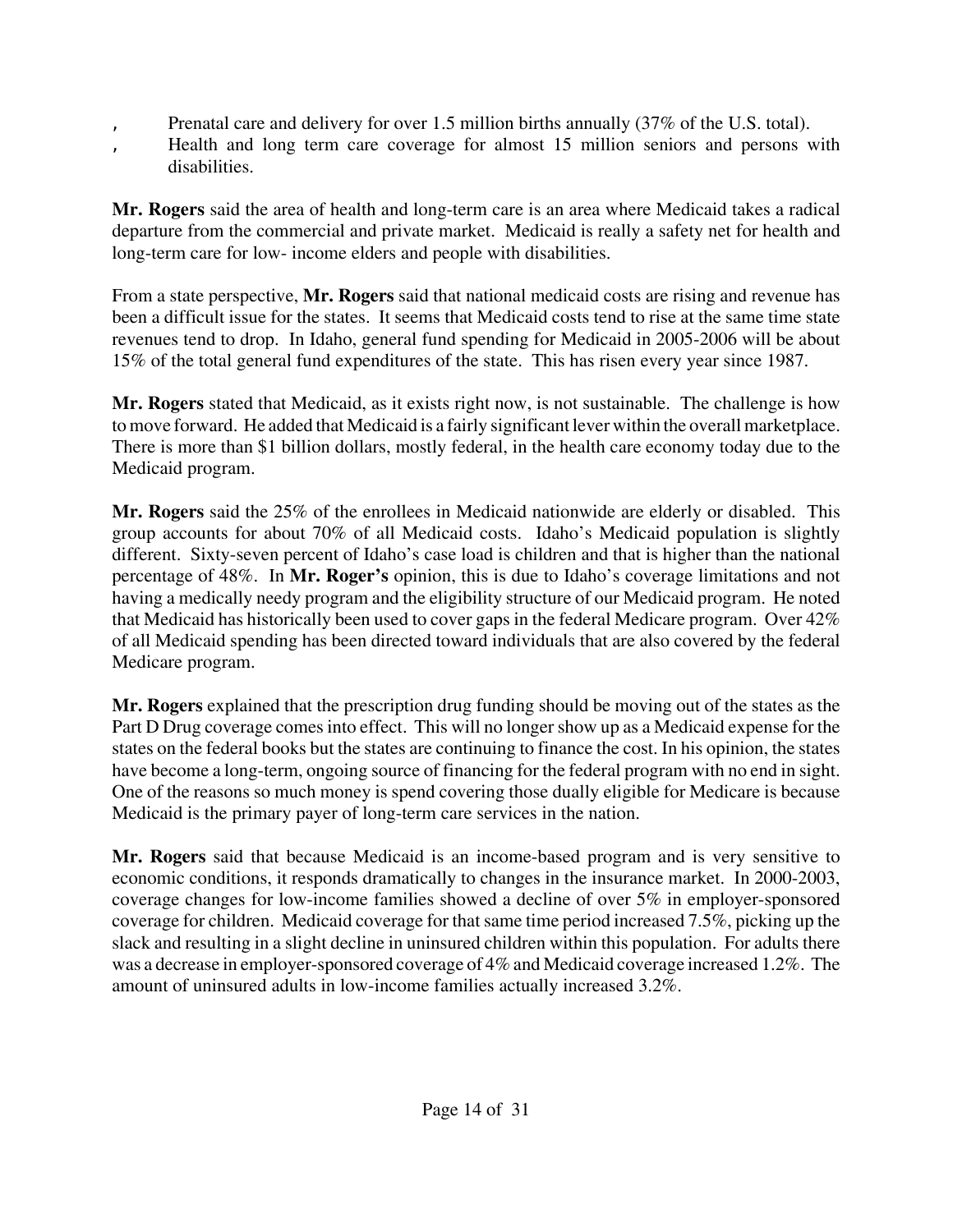**Mr. Rogers** suggested the following as possible solutions and areas that deserve continued discussion.

- Public-Private Partnerships: The Access to Health Insurance is one of those areas that can be looked at as an example of this.
	- Long-Term Care: A solution must be reached because Medicaid cannot afford to pay  $50\%$ of the long- term care costs in the nation. He said Idaho is doing a better job than most of the nation in moving away from institutional bias. Individuals who are receiving long-term care under Idaho Medicaid are generally moving toward less costly home community-based services. The key is to get ahead of the curve and address the needs before people are faced with the need for publicly financed long-term care services under Medicaid. As the population ages, more services will be needed.
	- Evidence-Based Medicine: How do we make sure that the care being paid for is effective care? **Mr. Rogers** said that he has heard from people that we probably know a lot less than we should with regard to what is effective care. In his opinion, we probably know a lot less than we think we do.
- Information Technology: Most people agree that we have not done a good job as a nation bringing information technology into the health care marketplace compared to other sectors of the economy. There are many ways to do this.
- ' Health & Wellness: **Mr. Rogers** said that given the number of children in the Medicaid program, Medicaid is not a prevention, health and wellness oriented program. It is not designed that way. He said currently when people apply for Medicaid, the only requirement is income level. Health status is not really considered.

**Senator Compton** asked whether the three employees that JFAC approved for the Department for research and development have they been assigned. In other words, is anyone assigned to take responsibility for specific issues? **Mr. Rogers** said that it is not that clear at this time. They are bringing staff on board for research and development that will address many of these issues. One example is an aging resource center to try to find ways to promote non-Medicaid options for longterm care. He stated that it is a very broad topic and Medicaid is doing what they can to drive some of it. Medicaid operates in a much broader system and they must be aware of that. Anything they do impacts that system

**Senator Compton** commented that the federal government has been sending information out regarding the Part D- Drug Program stating that assistance is available to help people understand the program.

In response to another question from **Senator Compton** regarding low cost health clinics**, Mr. Rogers** said he would encourage the Task Force to continue to look into these clinics. Medicaid is beginning to work more closely with these clinics because they provide a lot of good quality care.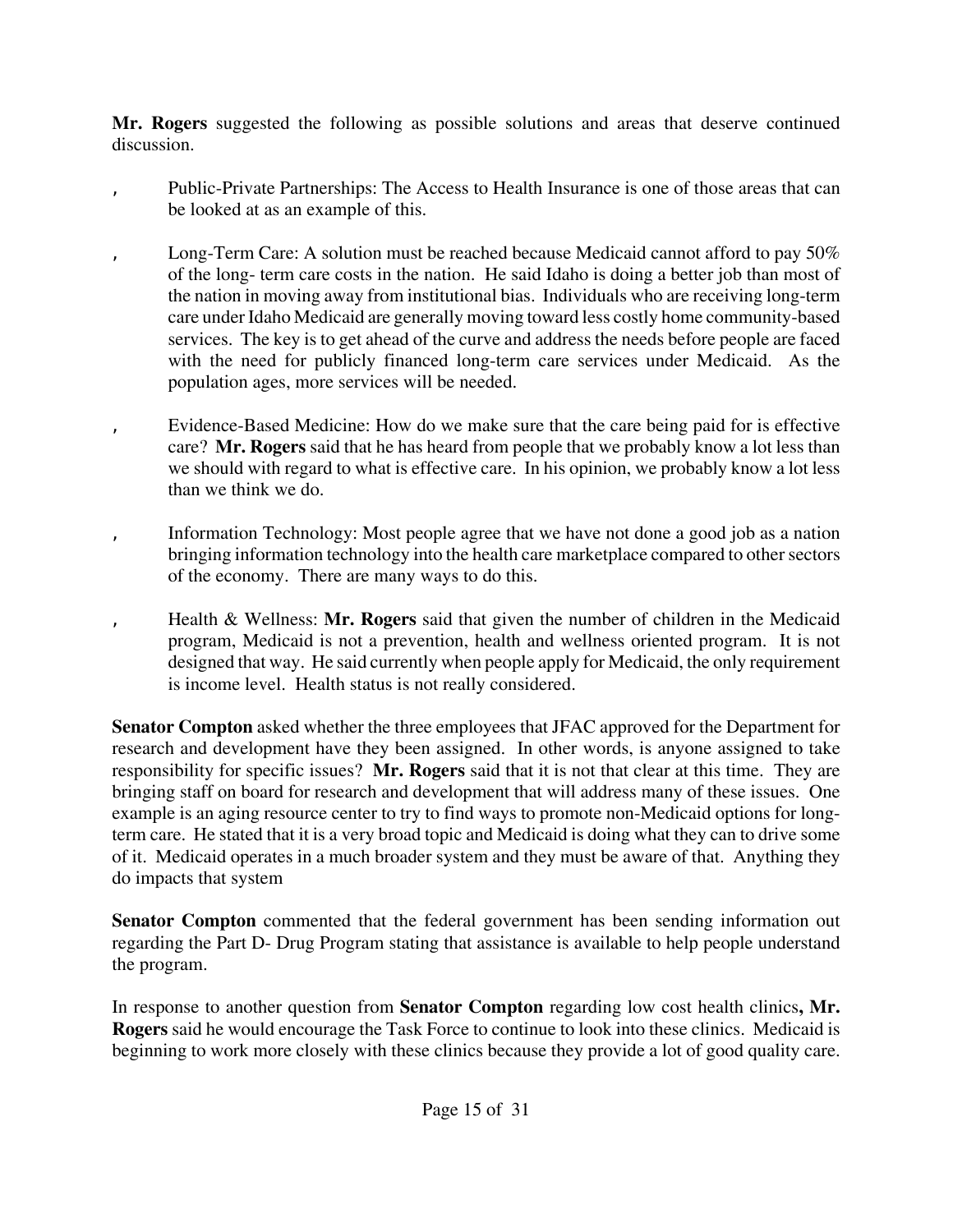He added that at the federal level, there continues to be an effort to look to community health centers to address the uninsured population. In his opinion, these clinics are going to more a part of the landscape.

**Senator Stegner** asked who the 27% of adults are that are covered nationwide by Medicaid and where they are located. **Mr. Rogers** said these adults are low-income adults generally tied to lowincome families. He noted that historically, Medicaid was tied to welfare or cash assistance but since welfare reform that has changed. There is still a very small number of low-income families that receive cash assistance under federal law and some that are receiving transitional assistance such as Medicaid. These adults are the remnants of the TAFI welfare program in Idaho. **Mr. Rogers** said this will include a broader population of those that are covered in the Access to Health Insurance or Access Card program. These people will continue to receive coverage.

**Senator Stegner** said that it would be accurate to think of Medicaid as something more than for just children, the elderly and the disabled. **Mr. Rogers** said that is vitally important. He said Medicaid struggles to break out of that mold of the historic welfare connection and to recognize that today the environment is much different.

**Representative Henbest** asked what percentage of the adults in the program are at poverty level and what is the eligibility criteria. **Mr. Rogers** said the eligibility is about 33% of the federal poverty level, contrasting to the Access card which is 185% of federal poverty level. Included in this coverage are minor groups such as refugee assistance, emergency services for non-citizens and very low-income adults.

**Representative Block** said she attended a conference in Washington, D.C. at which all the states were discussing the Medicaid budget because they all realize that it is increasing at a rate that cannot be sustained. The consensus was that everyone needs to work together to solve this. Long-term care was an extremely important area because it is an expense that is rising rapidly. She asked if there had been any discussion about more adequate insurance coverage for long-term care. **Senator Cameron** said there has not been a lot of discussion in that area and suggested having a panel discussion involving Medicaid and the private sector regarding long-term care. He said that longterm care has been an initiative of the Governor who has promoted a 50% tax break followed up with a 100% tax break. **Mr. Rogers** stated that this is another example of where to address the issue of Medicaid. Those low-income adult parents are not people who are going to be encouraged or incentivized to purchase long-term care insurance. The population for that is not on the radar screen of Medicaid.

**Mr. Will Rainford, Insure Idaho Alliance,** was the next speaker. His complete powerpoint presentation will be available as an attachment to these minutes at: [www.legislature.idaho.gov.](http://www.legislature.idaho.gov) **Mr. Rainford** explained that he is a legislative advocate for the Catholic Diocese in Boise who belongs to Insure Idaho. Insure Idaho is a community alliance for affordable health care. His presentation discussed the Northwest Health Gap Study that depicts the current condition of medical care and insurance in Idaho.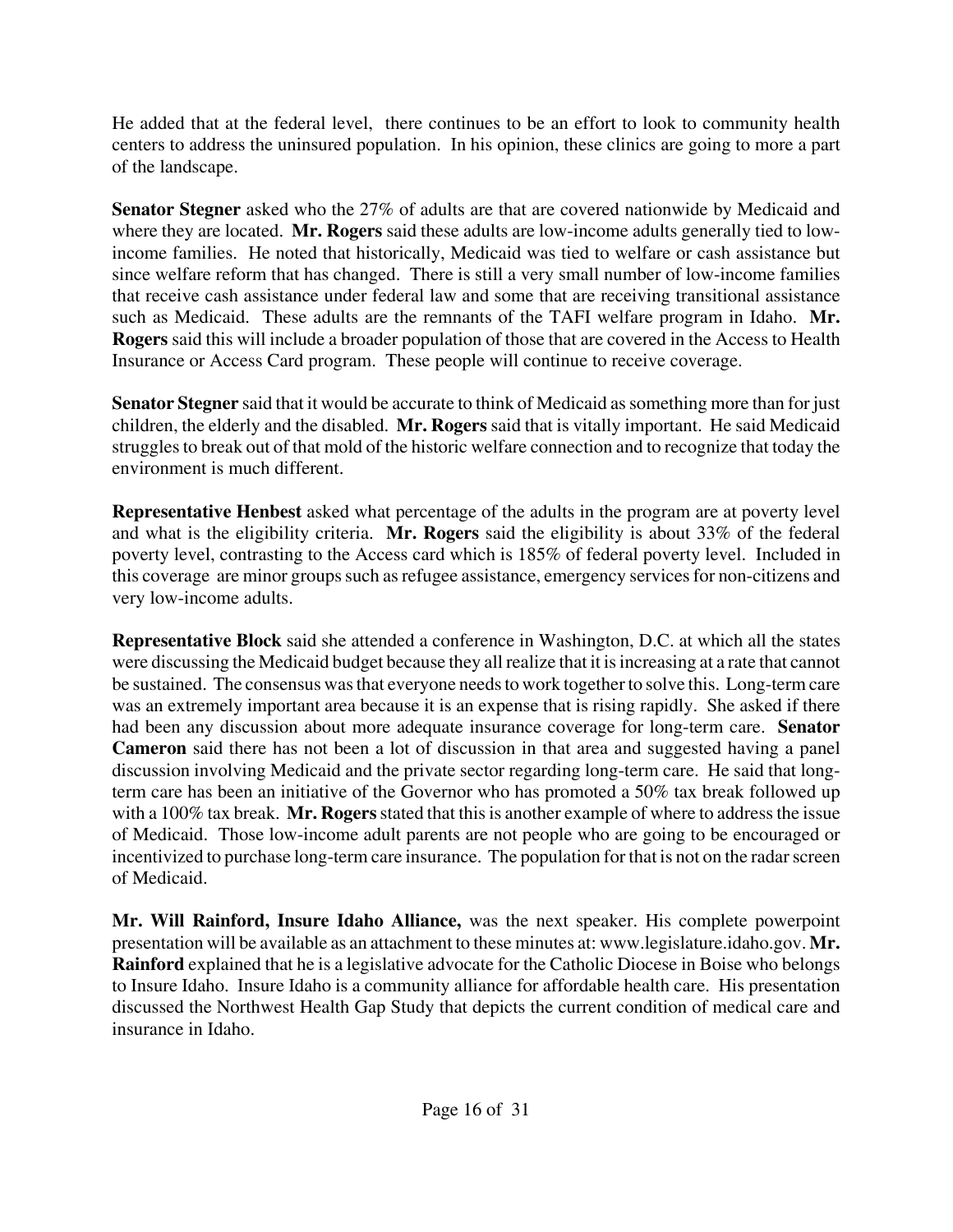**Mr. Rainford** stated that between high-wage earners who have comprehensive employer-based benefits, and the low-income people covered through public programs, lies a rapidly growing population with no coverage or inadequate coverage. These people fall into the health gap. The people falling into this gap include working families, small businesses and individuals. These are people who cannot afford health insurance but do not qualify for public benefits.

He said that, in his opinion, the chief concern confronting the Task Force is that the uninsured and the under-insured threaten to overwhelm the public health care system. In other words, when these people fall into the gap, they will have only public health care to turn to in crisis. At the same time, the economy of Idaho hangs precariously on the edge of this gap. Working families are one medical crisis away from falling into the abyss.

**Mr. Rainford** noted that as the quality of coverage declines, more people become under-insured Under-insurance is harder to capture statistically because it includes a number of factors:

- Limitations on services
- ' Increased cost-sharing (higher deductibles, coinsurance, and copayments)
- Reduced benefit packages

Under-insurance prevents people from getting the care they need and places people at financial risk.

**Mr. Rainford** said that the health gap is widening for the following reasons:

- Fewer employers are offering comprehensive coverage: Small businesses cannot be blamed for cutting back on the health care they offer to their employees. It is a rational choice in this economic market.
- Employers are shifting cost-sharing to employees: More people are working for small employers, which are less likely to provide coverage.
- ' Health insurance plans are charging higher premiums and cost-sharing: Declining employersponsored coverage contributes to the health gap.
- In 2000, 34% of people with income below 200% of the poverty level had employersponsored coverage. In 2003, 30% had employer-sponsored coverage. **Mr. Rainford** said that, from the data gathered, this will continue to decline over time.
- In 2000, 76% of people with income between 200 and 400% of poverty had employersponsored coverage. In 2003, 73% had employer sponsored coverage. Again, he said, there is every reason to expect that these numbers will continue to decline over time.

**Mr. Rainford** continued by stating that one-third of people working for employers who offer insurance are not covered either because they are not eligible or they cannot afford it. For the employees who are covered, employee contributions have increased 57% for single coverage and 49% for family coverage. In response to the statement made at the Task Force's last meeting that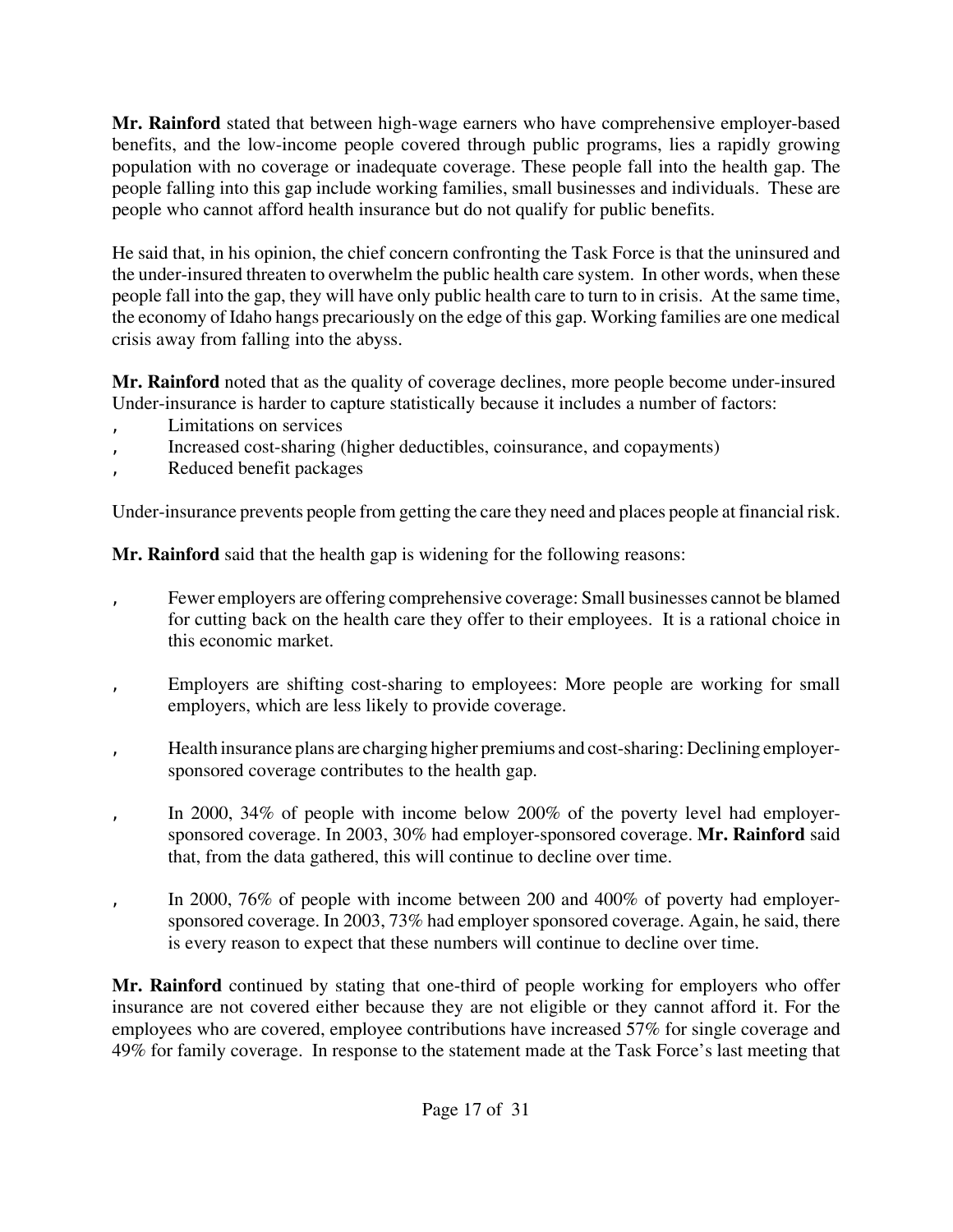Idaho is not feeling the pain of increased premiums because all states are experiencing increases in premiums, **Mr. Rainford** stated that while that might be true, Idahoans earns less than other employees in other states and small businesses in Idaho earn less than similar businesses in other states, causing us to feel the pain to a greater extent.

**Mr. Rainford** continued by stating that health insurance premium growth is outpacing growth in other indicators. Between 2003 and 2004:

- Premiums increased nine percentage points more than both economy-wide inflation and worker earnings
- Premiums increased faster than the estimated growth in medical claims expenses
- ' [U]nderwriting profits of insurers, defined as profits before investment income, grew substantially over the past year.

**Mr. Rainford** explained that from reading the health gap study and national depictions of the market, it would appear that the insurance industry is collecting premiums above and beyond what they estimate their costs to be each year.

According to **Mr. Rainford**, the individual market does not offer an escape from the health gap. The individual market is not affordable because individuals do not have spending power or buying power in the market that enables them to compete with large employer based pools.

| Age   | 1996    | 2002    |
|-------|---------|---------|
| <40   | \$1,288 | \$1,661 |
| 40-54 | \$1,992 | \$2,767 |
| 55-64 | \$1,961 | \$3,703 |

Individual Health Insurance Premiums for Single Policies by Age, 1996 and 2002

Results from the Benchmark survey show:

- ' Overall enrollment in the individual market declined between 1999 and 2003 (98,561 compared to 85,860).
- In 2003, there were very few enrollees in the mid- and high-risk portion of the rate band for surveyed individual products:
	- ' 647 in the upper portion of the rate band
	- ' 2,738 in the middle section of the rate band
	- ' 75,969 in the lower portion of the rate band

**Mr. Rainford** said this would show that the price of coverage in the higher risk bands is unattainable or unaffordable.

The Benchmark Survey does not capture information related to the quality of coverage (whether enrollees are under insured)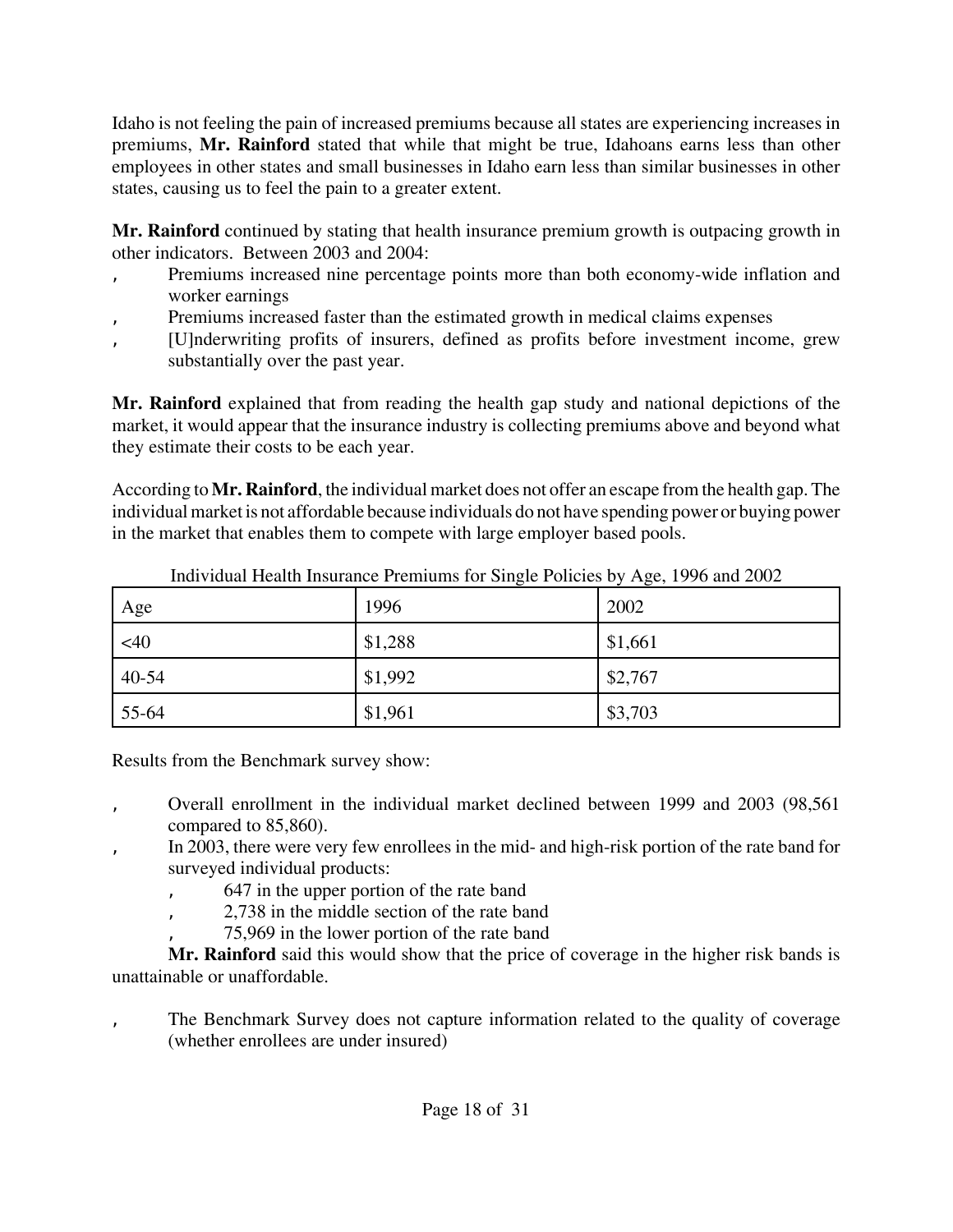Insurer practices contribute to the health gap by:

- Risk pooling: insurance is premised upon spreading costs among a large group
- Risk segmentation and risk avoidance ("cherry-picking"): risk segmentation refers to
- splitting the pool based on relative risk (such as health status or age), in order to avoid costs
- ' Insurers have incentives to avoid risk and compete around selecting "good risk," rather than around cost and quality of coverage
- Risk avoidance practices contribute to higher costs in the entire health care system

**Mr. Rainford** explained that someone is going to pay for the health care costs of high-risk people that are costly to insure. If someone with diabetes cannot get insurance, they still require health care and insulin to maintain their health. If that person is not insured, the public will pay for it one way or another. Methods health insurers often use to segment their markets that also contribute to the health gap:

- Deny coverage based on health status
- Use rating practices to price high-risk individuals out of the market
- ' Create different products or blocks of business that appeal to different classes of individuals based on their health status
- Charge customers more the longer they remain with a specific policy
- Close out blocks of business when the portion of "high-risk" people in them increases

**Mr. Rainford** said that traditionally those who fell into the health gap were low-wage earners, people of color and non-citizens. Today that health gap is widening and is capturing more and more moderate and middle-income people and small groups. He said that the Catholic Diocese stands before the Task Force for both of these reasons. The social injustice piece is compelling enough for them to make the effort to lobby for change. He said they are also very concerned about the community in general and the fact that working class and middle class families can go bankrupt with one medical crisis.

The financial consequences of the health gap are as follows:

- An estimated 55% of bankruptcies are precipitated by illness or medical debt
- ' 75% of those filing for bankruptcy due to illness had insurance coverage at the time they became sick
- More than half of those filing for bankruptcy due to illness were homeowners, and more than half had some level of college education
- ' The health gap forces small businesses to make very difficult decisions: keep coverage (with scaled-back benefits) at risk of going in the red, or drop coverage and risk losing qualified employees (as well as own financial security)

' **Mr. Rainford** said that all of these threaten our economy in Idaho.

The health consequences of the health gap include:

Problems getting medical care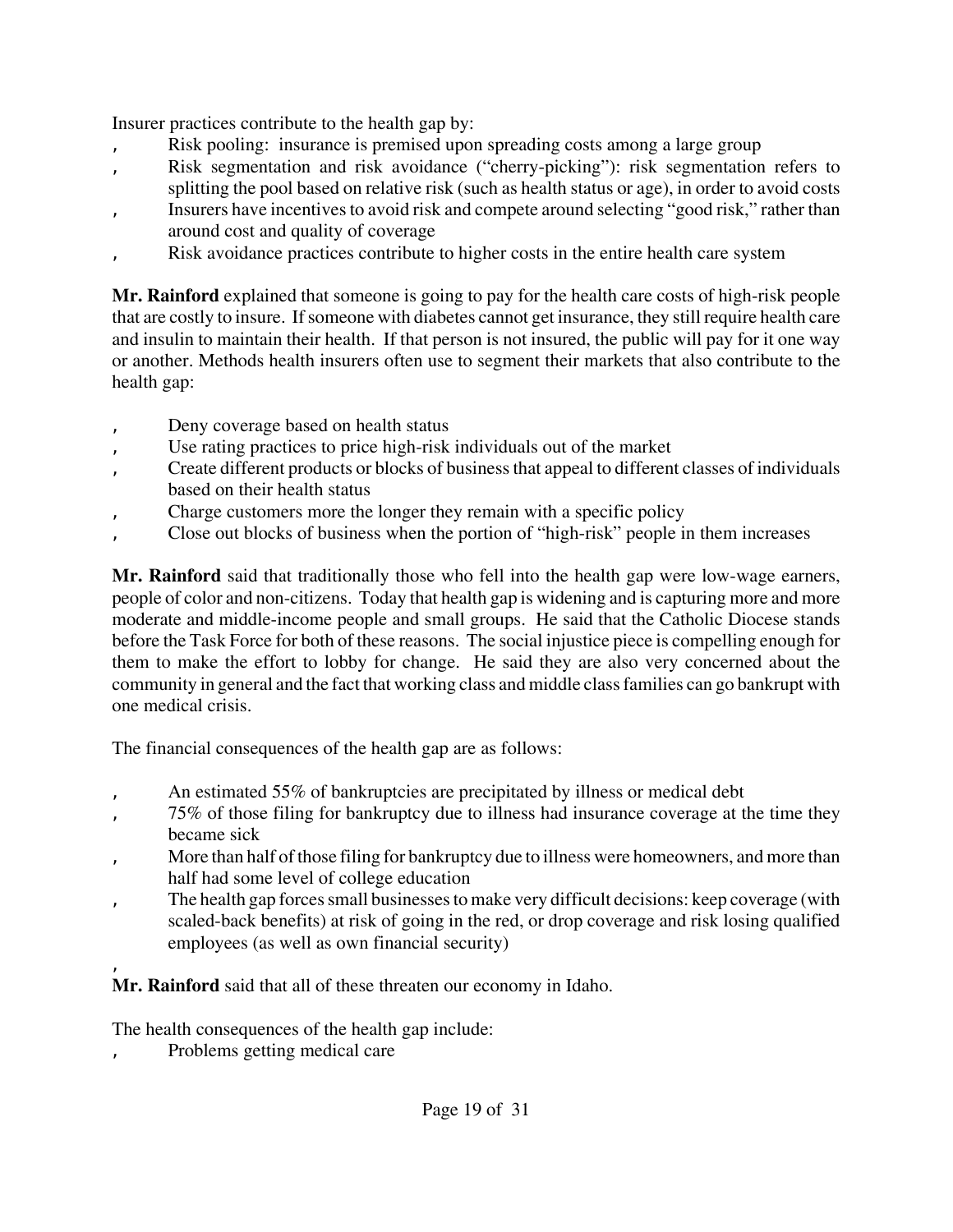- Barriers to receiving urgent care
- ' Health problems arising from postponing care
- ' Inability to afford prescription drugs or follow through with recommended treatment
- ' Hospitalization for avoidable health problems
- Poor general health
- ' Poor health can result in loss of productivity or inability to work at all

**Mr. Rainford** stated that a health care storm is brewing. Rather than get swept away in this tide, now is the time to look at the big picture and put all options on table for closing the health gap - in the short, medium and long term.

**Mr. Rainford** gave the following recommendations starting on the national level. He explained that the National Coalition on Health Care is a bipartisan coalition that includes almost one hundred of the nation's largest businesses, unions, health care providers, health insurers, and consumer groups. Members include: Qwest Communications, General Electric, Blue Shield of California, Kaiser Permanente, Safeway, and Pfizer. The coalition's first principle is health coverage for all. The coalition calls for systemic, system-wide reform. The National Coalition on Health Care website is: [www.nchc.org.](http://www.nchc.org)

**Mr. Rainford** said that states can:

- Exercise rigorous oversight over private health insurance markets to ensure transparency, accountability, and integrity
- Invest in public health coverage programs
- ' Ensure that large, profitable employers are making fair contributions toward health care

**Mr. Rainford** stated that, using WalMart as an example, when big businesses do not contribute fairly to health care coverage, it costs the rest of us a lot of money. Providing health care benefits on a fair basis is the way to solve the health care crisis for those working for large employers.

**Mr. Rainford** recommended that the Task Force act to:

- ' Convene public hearings across Idaho to gather input and gauge public support for different policies and approaches.
- Form a working subgroup to focus on critical issues of transparency in health insurance markets.
- ' Invite *Insure Idaho!* to prepare a more detailed presentation on pro-active solutions for an upcoming HCTF meeting.

**Senator Cameron** explained that at the last meeting there were a number of questions regarding how carriers come up with rates and how the rate band issue affected carriers. Due to those questions, the next item on the agenda is a panel discussion by Regence Blue Shield, Blue Cross and Primary Health. **Elwood Kleaver**, Primary Health, was introduced to go first.

**Mr. Kleaver** introduced **Steve Clay**, Primary Health's actuary and head of underwriting , to give the presentation. He has been with Primary Health for three years and was with Blue Cross and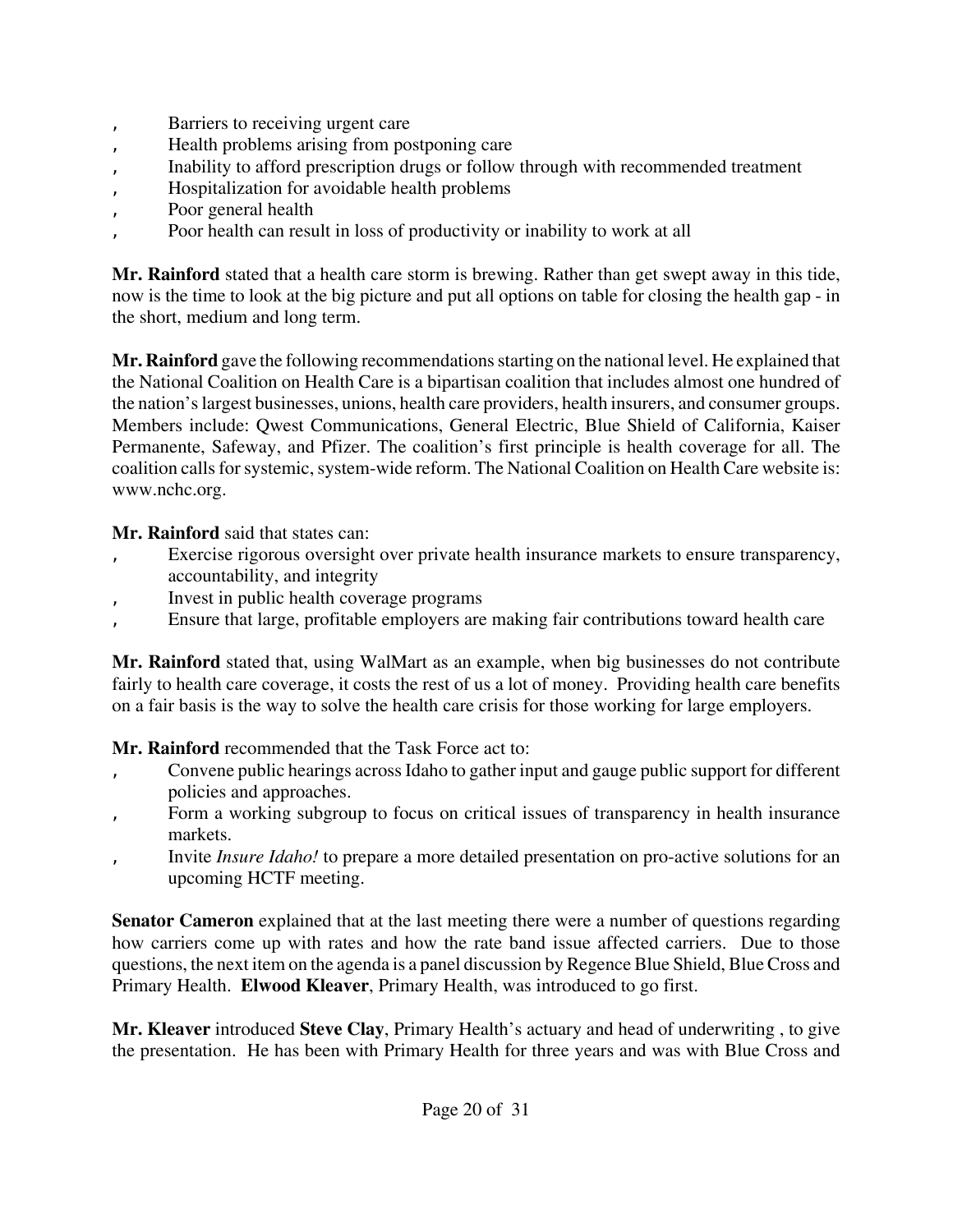several other carriers before that. He stated that he had been in health insurance on the actuarial side of the business since about 1991.

**Mr. Clay** went on to discuss the development of small employer rates. He said that Primary Health begins their rating process by looking at the historical claim costs for medical services. In other words, they look at what they are paying for a typical member per month and assess this historically.

Claims have two components: frequency and unit costs. Frequency includes services provided for every 1,000 members. For example, based upon 7,400 prescriptions per 1,000 members per year, if Primary Health pays an average of \$32.00 per prescription, the Primary Health cost for the prescription is 7,400 x \$32.00/12,000 = \$19.73 per member per month. He said that Primary Health can do the same type of analysis for hospital inpatient cost, primary care physicians, specialists, hospital outpatient costs and zero in on the per member per month cost for each.

**Mr. Clay** said the it is important to look at inflation and remember that medical inflation is driving these costs up every year. He said the inflation does not necessarily just hit the unit cost component of claims. Inflation is also hitting the utilization or frequency component of claims. Unit cost is the cost per unit of service. Medical inflation is driving this up every year, based upon changing protocols (diagnostic testing, thresholds for prescribing medication) and new technology.

**Mr. Clay** said that from this information, Primary Health develops a typical cost per member per month or an average, and then looks at groups on a group-by-group basis. Initial costs are developed based upon a typical group demographic. Some groups have lower risk, some higher. Other costs are added to the premium rates that are connected with the providing of insurance. These include a small premium tax, commissions, administration and risk margins. Health insurance premiums differ from group to group, depending on the benefits they choose. Premiums in Idaho can also be adjusted up or down according to the risk of any group by plus or minus 50%.

**Mr. Clay** said that the regulations in Title 41, Chapter 47 of Idaho Code apply to both new and renewal business. It is important to understand the connection between new business and renewal rates. The carriers are limited on how new business is rated. The law allows increase in a group's renewal rate at renewal by an amount not more than the change in the new business rate plus 15% for changes in the rest of the group plus benefit design changes. The law defines the new business rate at that lowest rate a carrier has on the street, so increases can only be for the lowest street rate a carrier has plus 15%.

**Mr. Clay** gave an example of a group that is paying \$2,000 per month for 12 months or \$24,000 in premium and has a \$50,000 claim. Under the law, the maximum renewal increase is the change in the new business rate plus 15% for risk. He noted that the 15% for risk does not come close to covering that \$50,000 claim. Who ends up paying for that \$50,000 claim? The answer, according to **Mr. Clay**, is all of the small groups that did not have serious claims that year. That is why all small groups see increases every year.

**Lyn Darrington**, Regence/Blue Shield, was the next presenter. She stated that her presentation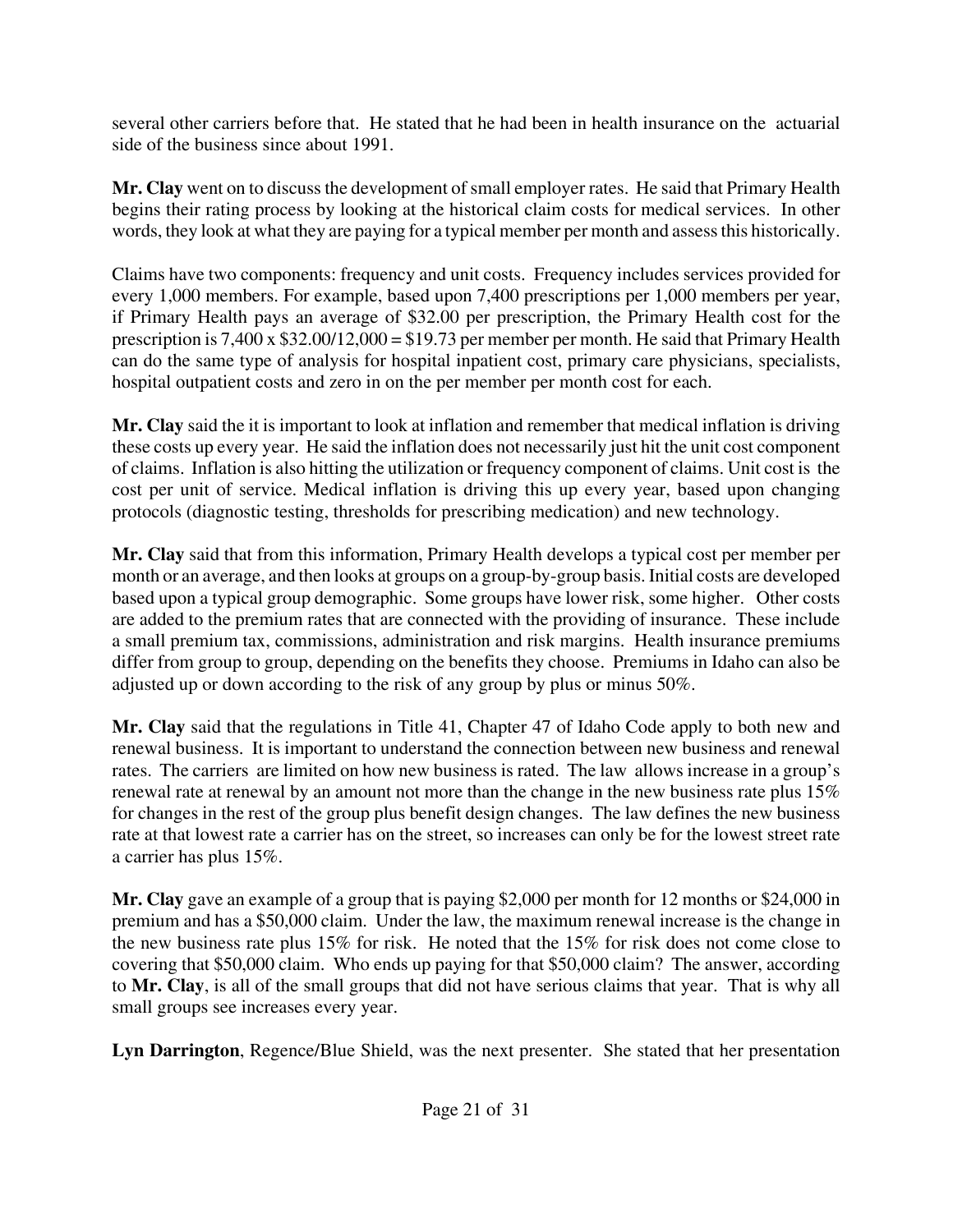would include a history of insurance reform. In 1994, Idaho addressed small group and individual health insurance reform. The goal was to allow people for the first time to have guaranteed issue, meaning every one had the right to health insurance. Prior to that time, not all people were able to purchase health insurance and insurance carriers were able to turn people away. Guaranteed issue also put a limitation on preexisting conditions. This meant that if someone had a pre-existing condition, after a waiting period, coverage would be given for that condition. In 1996, Congress passed the Health Insurance Portability and Accountability Act (HIPAA). One of the primary goals of this was portability and guaranteed issue. This was similar to what Idaho and other states had already done. In 1996, Idaho passed the Managed Care Reform Act, which was one of the first significant reforms on how managed care was regulated in the state.

In late 1998-1999, it was noticed that enrollment in the individual market was dropping primarily due to cost. In late 1999-2000, the same thing began happening in the small group market. During that time, according to **Ms. Darrington,** this Task Force was meeting and needed to address affordability in order to stop people from dropping coverage and determine how to better spread the cost of paying for high-risk or sick individuals. The cost of the existing reinsurance mechanism at that time was being borne solely by the small group and individual health insurance markets. The Task Force needed to find out what people were paying for health insurance and where were the sick people as it related to the rates they were paying. The Task Force also needed to see how other states spread the cost of paying for sicker people and what the state's role was in that.

**Ms. Darrington** continued by stating that the findings were that the majority of people in the individual and small group market were healthy. This was one of the primary catalysts for expanding the rate bands. The Task Force found that there was not a good high-risk pool model that would suit Idaho and realized we needed to create our own model. The final finding was that there was not 100% deductibility of health insurance premiums for small businesses at that time. In 2000, the Idaho Legislature passed a reform package at the recommendation of this Task Force. This package included the following elements:

- Redefined mandated plans
- Expanded rate bands
- Created the high risk pool
- Provided a portion of premium tax to subsidize the high risk pool
- ' 100% state tax deductibility of premium
- ' Allowed single year age bands

**Ms. Darrington** explained that the single year rate bands were allowed because before, Idaho insurance companies were rating by age in five-year increments. This meant that when someone went from 49 to 50 years old or 59 to 60 years old, they experienced a big jump in rates. Single year rate bands make the increase more gradual.

**Ms. Darrington** said that today Idaho has some good market conditions with a healthy high risk pool for the individual market. She said it is probably one of the healthiest in the nation. Idaho has some of the fewest state benefit mandates. The 2000 reforms set out what they hoped to accomplish and that was to stop people from dropping out of coverage. Data from where the reforms took place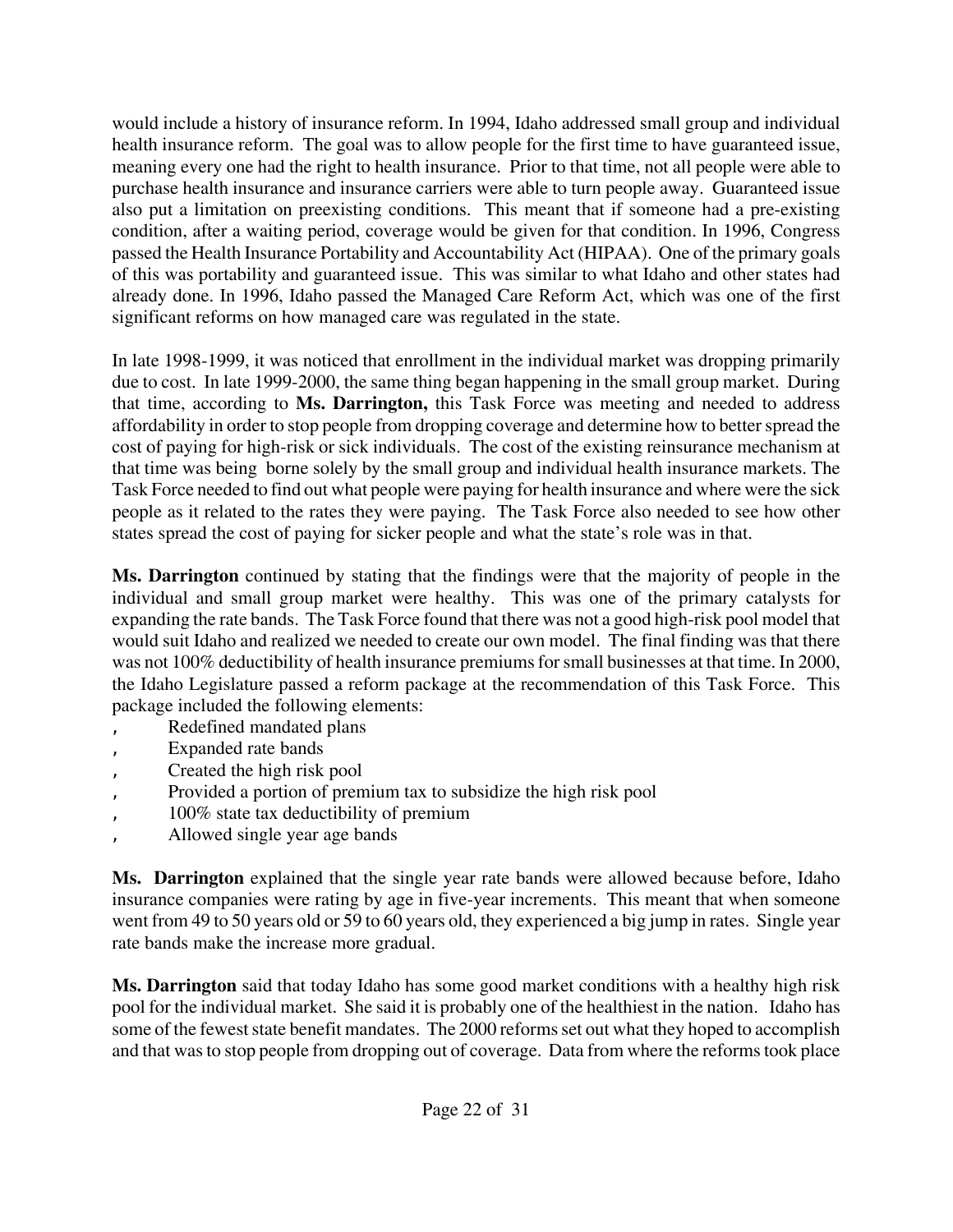shows that in the individual market enrollment has increased.

Idaho's market challenges, according to **Ms. Darrington** include:

- Providing a better high risk mechanism for the small group market.
- The new business rate is still tied to the lowest rate a carrier offers.
- Privately insured people pay more for medical care in Idaho.
- ' Old products cannot be phased out in Idaho.

Nationally, Congress has been addressing the issue of Association Health Plans as discussed earlier. Legislation has also been introduced allowing insurance carriers to sell insurance in all fifty states in the nation, and it would allow individual purchasers of health insurance to take full advantage of every carrier's product options. **Ms. Darrington** said this is where benefit mandates come into play. Idaho is very attractive for carriers to domesticate in, because of the small number of mandates Idaho has, and then begin selling insurance in all fifty states. This will also involve dual regulation.

**Dave Hutchins**, Chief Actuary for Blue Cross of Idaho, was the next speaker. He said he has been with Blue Cross for three years and has over twenty years of experience in health insurance. He said that the difference between large group and small group is that small groups claim costs vary quite a lot from year to year. This is why the regulations allow only the 15% rate increase for renewals. Small groups cannot afford to have a 50% rate increase just because one member of the group has a catastrophic illness. With the regulations that are in place now, when that group gets a serious condition, their costs only go up 15%, at the most, above what a new business rate would be.

**Mr. Hutchins** continued by stating that for larger groups, because their costs are in a narrower band, the approval mechanism is different. The carriers generally decide what the largest claim amount would be that the group could afford and charge them the average cost of claims up to that amount. The larger the group is, the larger the claim they can afford. So the mechanism here is large claim pooling. For larger groups, in order to predict the future better, carriers often look at two years of claims experience. **Mr. Hutchins** said that models are being built that allow carriers to look at the health risk of a population. No matter who the large customer is, the better job the carriers do in predicting the claim costs, the better their rate is set for next and the happier they are. For small groups, because their claims costs could be three times as high in the next year, pooling is much more complicated.

**Senator Goedde** asked if there is a differentiation in the cost of administration and risk margining for large group versus small group. **Mr. Clay** said yes. He said it can vary from group to group. With the small employer group, the number of bills generated and eligibility work that needs to be done do make the cost to administer their business higher. He said that the claims side is not that much different. It is not unusual for carriers to have a percent or two higher administrative fee for small employer plans, but they have to take into account the competitive rates in the marketplace.

In response to another question from **Senator Goedde, Mr. Clay** explained that groups that present a lower risk profile might pay less than the pool amount but they may only have claims that are less than they pay. So in other words, this group actually supports the part of the group with higher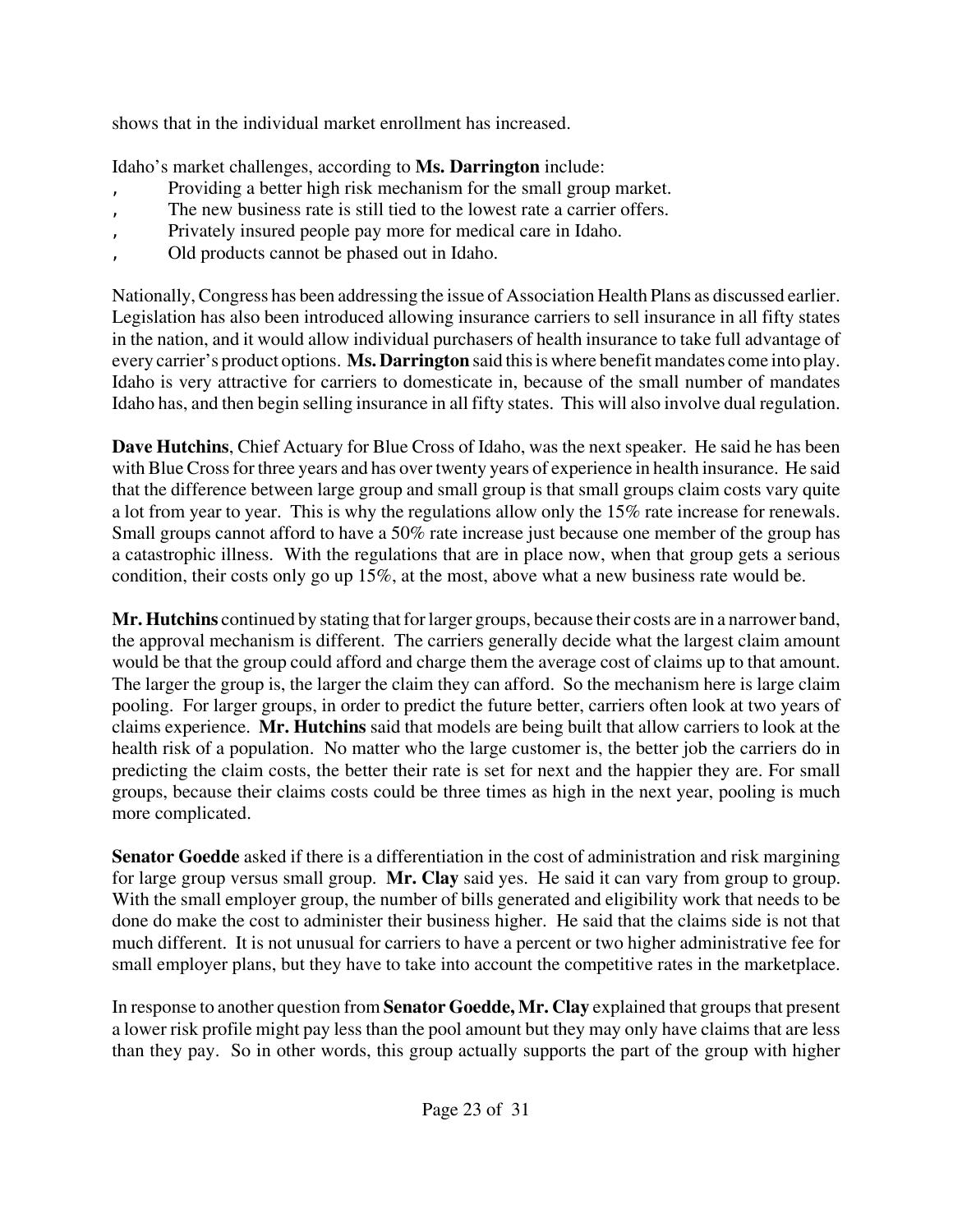claims.

**Mr. Clay,** in response to a question from **Representative Black,** said he believes the law says no more than 15%. He added that just because a group might have a high claim, that does not mean that the carrier is going to rate for it at all. A large claim could be the result of a traffic accident in which the person was in and out of the hospital but is totally recovered. In this case, a carrier may still want to do business with that group. **Senator Cameron** clarified that the statute says 15% plus trend.

**Representative Black** said that it was his understanding that any carrier's entire group of clients is actually a pool and anytime one part of that group negotiates a lower rate, that is a form of rateshifting. **Senator Cameron** asked the carriers if they do pool all of their products together or if they pool individual products, small group products and large group products in three separate pools. **Mr. Hutchins** said that Blue Cross rates the individual group on its own, small group on its own and each large group is rated on its own experience with the exception of the large claim pooling mechanism. He said there is no intent to subsidize between the lines of business and, for the most part, each line of business has been able to cover its own costs. To the extent that a very large group pays a lower administration fee, Blue Cross still tries to make sure a small group is better off having coverage than not having coverage.

In response to the same question, **Mr. Clay** said that Primary Health primarily covers only small groups with only a few large employers. He stated that they handle the groups similar to how Blue Cross explained. He added that any negotiation over premium rates generally tends to affect only the administrative costs. Primary Health would not gamble on the claims cost portion of the rate. All markets actuarially are expected to cover their own claim costs. **Ms. Darrington** said that Blue Shield also handles this in a similar manner to both of the above carriers.

In response to another question from **Representative Black, Mr. Hutchins** explained that there are many differences in rates besides administrative costs. He said these differences are in claim costs because of the different operation of the pooling mechanism. Small groups can only have a maximum of 15% increase, so the claim costs of a small group with a large claim will not be fully covered. The healthier small groups end up covering that. However, a small group cannot predict from year to year whether they will be the good group or the bad group. Large group claim costs are much easier to project and for these groups the administration costs are what is negotiable.

**Representative Henbest** asked how the lowest street rate is regulated. **Mr. Hutchins** said that a floor is set and then they project how much claim costs will be in the future and how much premium needs to be collected to cover those claims, administrative costs and premium tax. Then they figure out where the lowest rate can be set in order to keep as many groups as possible, so that overall each group will pay enough to cover all of the costs.

**Representative Henbest** asked about the regulatory requirement for figuring those costs and whether there is any reporting required of the carriers to the Department of Insurance. **Mr. Hutchins** said the carriers are required to file rates and if they are within the plus of minus 50%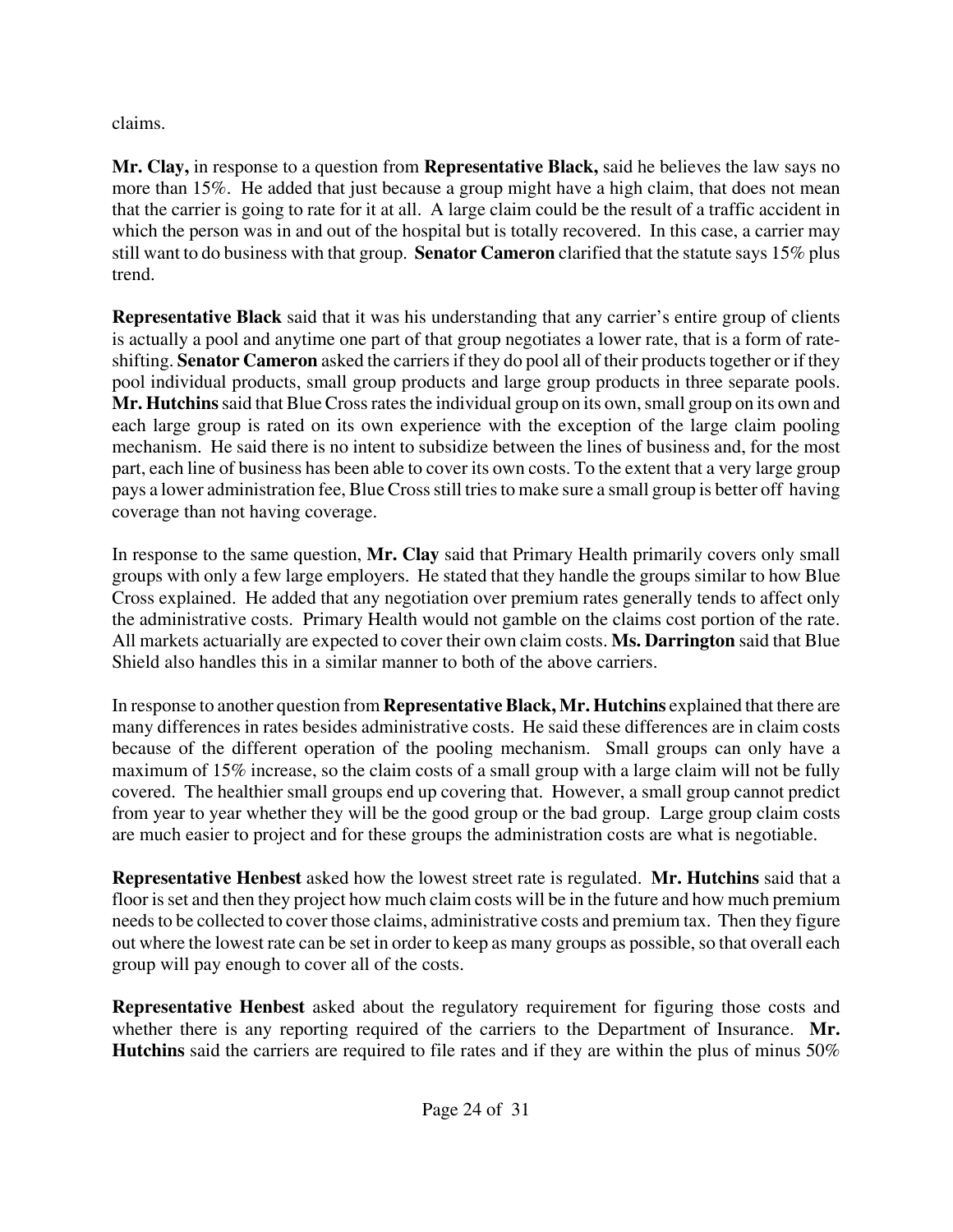range with no more than a 15% increase for renewals, they are in compliance. He said the market keeps carriers from coming out with a rate that is too low.

**Representative Henbest** referred to Association Health Plans and asked, given that small groups are essentially already pooled into one large group, what would be wrong with breaking the artificial state barriers by further enlarging the pool to lower costs. **Mr. Clay** said that in terms of allowing a national company to market in all states, local control at the state level provides some benefits to the citizens of that state. **Ms. Darrington** added that the proponents of these Association Health Plans such as NFIB and the U.S. Chamber of Commerce will say that the small employer market needs this in order to have the discretion to choose products anywhere in the nation where they can get a better deal. The opponents, who are primarily the health insurance industry and state departments of insurance, will say these plans are not such a great deal because there is no state oversight. This means that Idaho citizens in Association Health Plan plans have no state oversight over reserves, consumer protection or anything of that nature. The opponents will also say there is no federal requirement in this proposal that says these groups must be renewed for the next year, and that could mean that the unhealthier groups that are not renewed will end up back in the state plans. If these Association Health Plans do pass federally, the state and this Task Force need to be prepared to look at what this means for Idaho.

**Representative Henbest** said that since Idaho is a low regulation state, in her opinion and from information presented earlier, it would seem that most of the carriers offering the Assocation Health Plans would come to Idaho anyway. **Ms. Darrington** explained that the information presented earlier was not an Association Health Plan. What she presented earlier was a proposal that would allow carriers to sell in all 50 states without going through a state regulatory process to qualify to become an insurer in that state. **Senator Cameron** added that with Association Health Plans, there is no transparency whatsoever with regard to how the rates are set. In his opinion, this might actually allow "cherry-picking" in Idaho by allowing employers to get coverage with carriers that do not have reserve requirements, mandates on mammograms and the few other mandates Idaho does have, leaving only the unhealthy groups covered by state plans that have those requirements. **Representative Henbest** said that the argument could be made that Idaho does not have a totally transparent rating process today.

**Representative Henbest** asked if carriers instituted incentives for wellness programs for small groups. **Mr. Hutchins** said the carriers want very much to invest in these types of programs because every dollar that is saved in claims costs is one dollar lower that the pool of business has to be charged. He said that wellness programs are probably the fastest growing department at Blue Cross. **Representative Henbest** said that not all groups will participate to the same extent so the benefit is not as great. **Ms. Darrington** said that groups that jump from carrier to carrier are hard to track. If groups change carriers, it is hard to see if the wellness program was helpful or not. **Mr. Hutchins** said the carriers could voluntarily create products to encourage wellness.

**Senator Goedde** said that from comments made earlier that Idaho has few mandates, it was his assumption these comments referred to mandated benefits, not a lack of state administrative review of health plans. **Mr. Hutchins** said that was correct.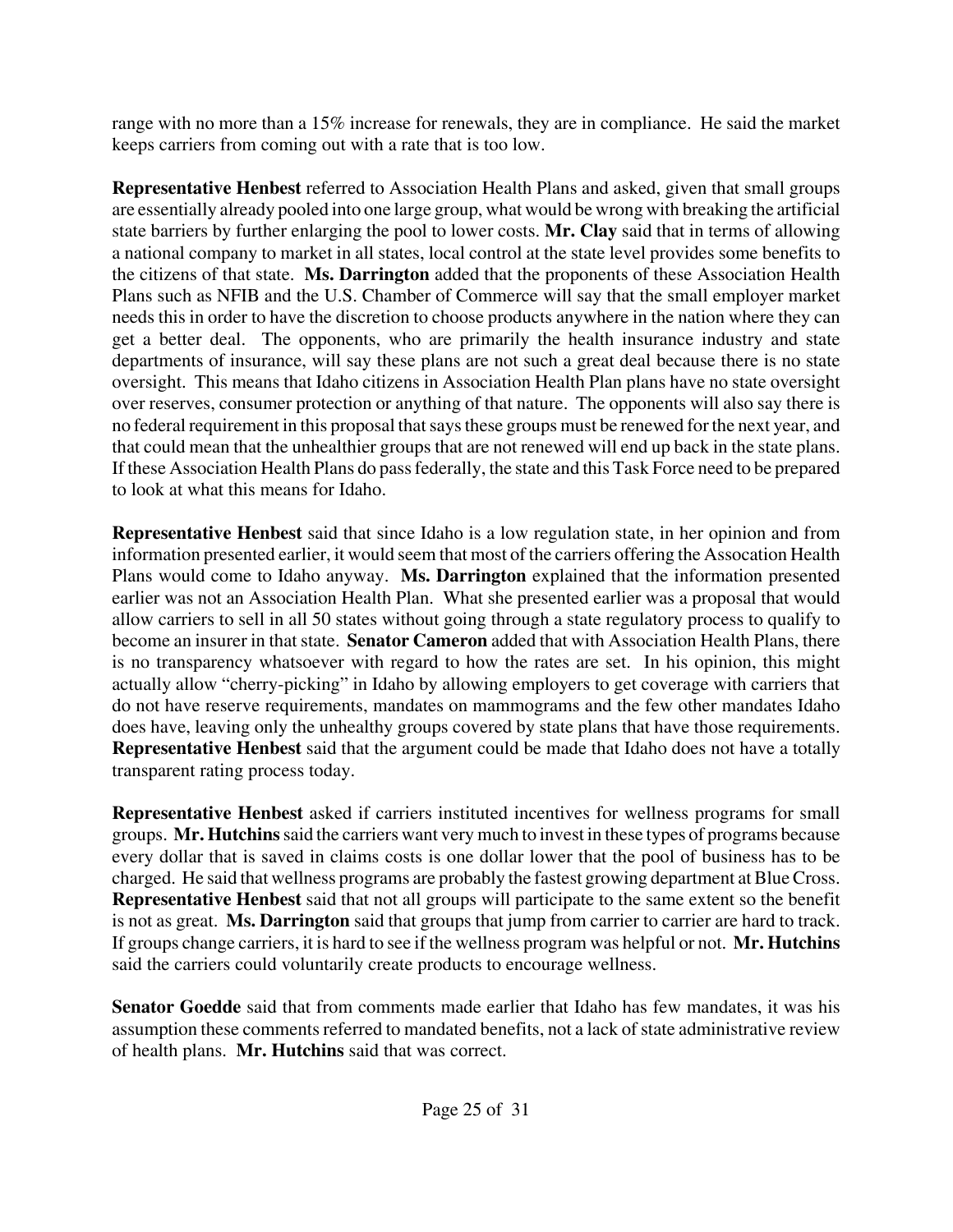**Senator Cameron** said that there is a small group pool, a medium group pool and a large group pool. He asked for a definition of the medium group. **Mr. Hutchins** said that for Blue Cross, that includes any group with under 100 lives and is not in a small group. That can include groups of two or three because they work for an out-of-state corporation that does not qualify as a small group under Idaho law.

**Senator Cameron** asked if the carriers are pooling the rates for large groups which are 100 lives and more. **Mr. Hutchins** said the mechanism for pooling is only for large claims for large groups. For medium and small groups, there is more pooling because their claim costs are more unpredictable. **Mr. Clay** said Primary Health has a small number of medium and large groups and they handle pooling in a similar manner.

**Senator Cameron** said that it has been suggested that Idaho have a statewide pool that would cross carrier lines and maybe even cross between group size lines. He asked how that would work. **Ms. Darrington** said that in 1999, Regence presented information regarding what the percentage change would be if a carrier pooled everyone they insured into one pool. This information showed that the individual rate would increase 40%, small group would increase 14%, large group would decrease 11% and Medicare supplement plans would increase 10%. **Senator Cameron** said that it would be more like a community-rated concept. He was suggesting more of a pooling of large claims or pooling for high risk claims on other products besides the high risk pool. **Mr. Hutchins** said that to do this would require a good sliding size mechanism based on group size. Otherwise, it would still be a community pool.

**Senator Cameron** said the high risk pool has been a success for the carriers. He said he is not sure individuals are seeing that success because they are still receiving rate increases. He added that because of the high risk pool, the state is helping fund those catastrophic claims. He asked if something like this should be considered for the small group market. **Mr. Clay** said the opportunity to enroll entire small groups or members of a small group in the high risk program currently exists. He said that there is currently not a lot of enrollment. The reinsurance mechanism already allows a lot of pooling to take place in the small group market. He said that from a carrier standpoint, joining a statewide pool would require assurances that all carriers are following the same eligibility and underwriting standards so that one carrier does not pick up costs due to another carrier's bad habits.

**Jonathan Bowman**, Terry Reilly Medical Services, was the next speaker. His Powerpoint presentation will be available as an attachment to these minutes at[: www.legislature.idaho.gov.](http://www.legislature.idaho.gov) He explained that community health clinics (CHC) provide medical care, dental care and behavioral health care. In his opinion, CHCs are part of the solution for the very difficult problems involving medical costs and coverage in Idaho.

**Dr. Bowman** explained that there are eight CHCs operating in 28 locations which saw 69,195 patients with 248,653 visits. In December 2004, two additional CHC organizations were funded. According to **Dr. Bowman**, CHCs are unique in that they: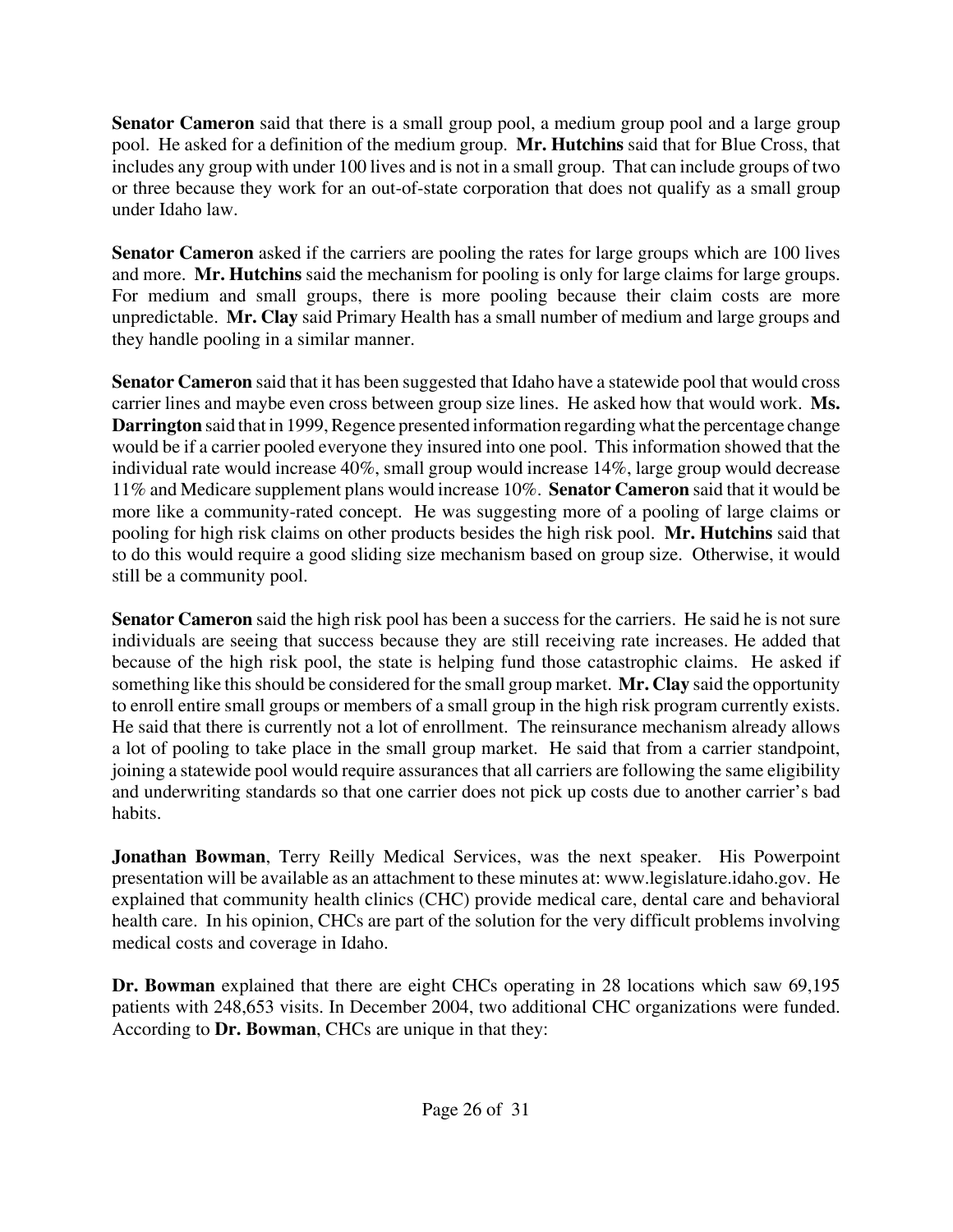- Provide comprehensive primary and preventive medical, mental health, and dental care
- Provide a superior model for chronic disease management and health improvement
- Incorporate health education, community outreach and support programs in the clinical practice
- ' Create formal and informal referral arrangements with community hospitals and other providers and specialists
- ' Collaborate with many other organizations when appropriate and available (*e.g.* hospitals, clinics, schools, Head Start, WIC, Public Health Districts and homeless shelters)

**Dr. Bowman** explained that the Terry Reilly Clinics serve the southwest part of Idaho. By federal rule, the Board of Directors is comprised of 50% users of the clinics and 50% people from the community. He said they offer discounted fees based upon income and family size. Forty percent of the staff is bilingual. Currently, the Terry Reilly Clinics are located in Boise, Homedale, Marsing, Nampa and Melba. He said there is a huge need for a clinic in Caldwell, but they have not been able to build one yet.

The services provided by the clinic include:

- ' Complete family medical care, including prenatal care. .**Dr. Bowman** stated that the Terry Reilly Clinics delivered 2% of all babies in Idaho last year.
- Diabetes specialty clinics using multidisciplinary teams.
- Participation in national chronic disease collaboratives for depression and diabetes. He stated the goal is to look at chronic disease using a national chronic care model that uses an integrated approach to care. This approach involves not only the doctor but the nurse, the pharmacist, the social worker and case manager as well as the patient.
- ' Laboratory, X-Ray, pharmacy and access to 340 B prescription drugs. **Dr Bowman** said that 340 B prescription drugs are the cheapest way to get medicine other than through veteran services. These are federally subsidized and the patients are charged at a much lower rate.

He stated that there is a huge need for dental services in the Medicaid population. CHCs are able to identify dental needs through the primary care arena, and because they offer dental care in the same building, they are able to treat them in a timely manner. Dental services are available in Boise, Homedale, Marsing, Melba and Nampa. They provide general dentistry, preventive services and emergency services.

Behavioral health services are also located in Boise, Homedale, Marsing, Melba and Nampa. The services include individual counseling for all ages, couples, and families, psychiatric services, mental health evaluations and Sexual Abuse Now Ended (SANE) Solutions To Physical and Sexual Abuse. **Dr. Bowman** explained that he sees many patients that have been hospitalized in acute psychiatric facilities for one or two days after trying to commit suicide and then they are released and told to follow up with a Terry Reilly Clinic because they cannot get care elsewhere. He added that part of the behavior health services the clinic provides is outreach. This includes clinics at women and homeless shelters in Boise and Nampa, case management, referrals and farmworker outreach They also hold clinics and events at three labor camps, community health fairs, classes, health parties, case management and referrals and provide community partnerships with hospitals,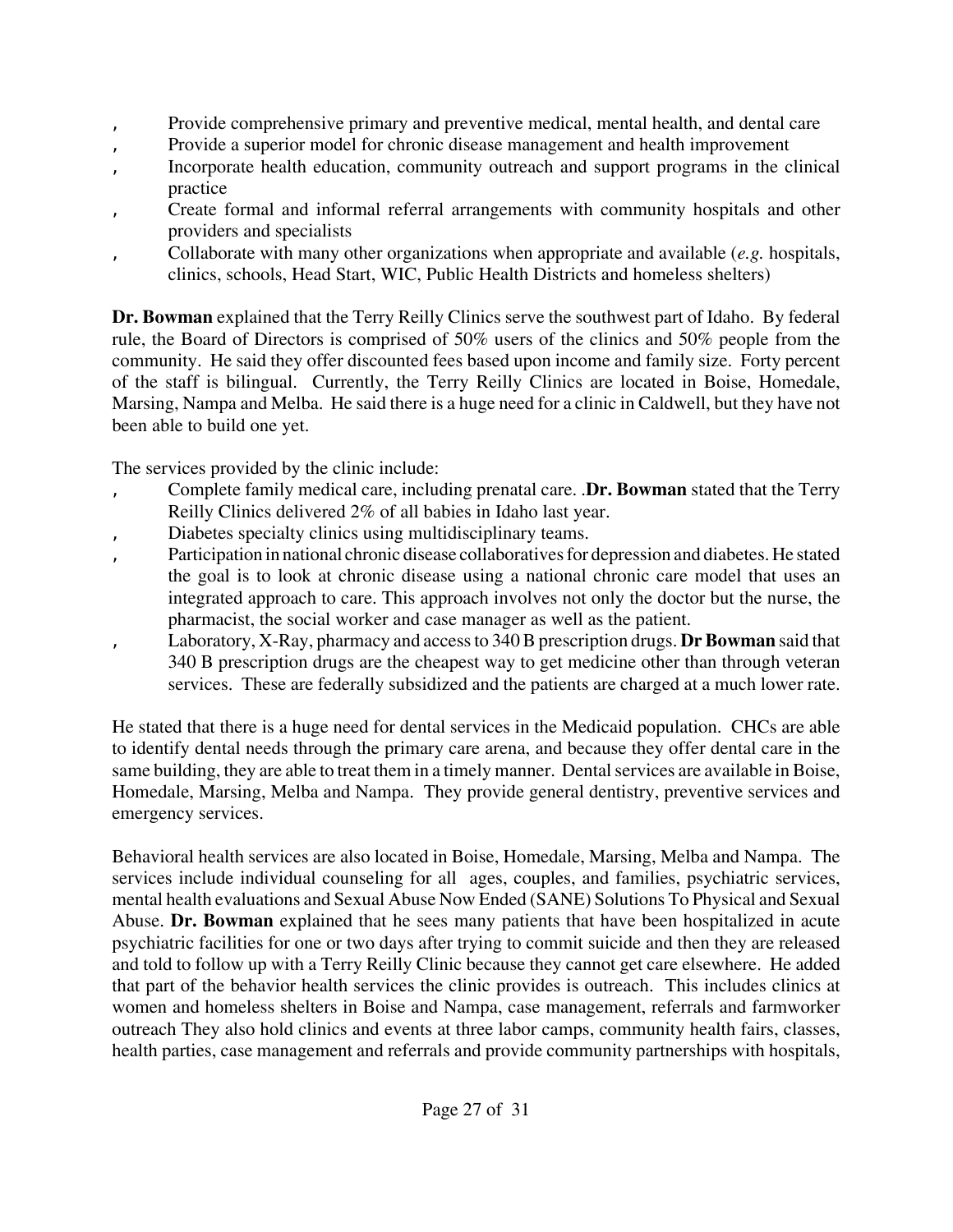clinics, private doctors and dentists and health departments.

**Dr. Bowman** said that of the people the clinic serves, 54% are white and 41% are Hispanic. Almost all of the people that visit the clinic are at 100% of the poverty level, 21% are between 100%, and 8% are over 200%. He said that when he started working there in the 1990s, 54% of the patients were uninsured. Since that time, it has risen to 62%. This has a huge effect on their budget because they get a set amount of subsidies from the federal government and still have to serve as many people as possible. He said in the last five or six years, the clientele has changed to low-income workers who cannot afford health insurance.

Following are the actual numbers of services provided by the clinic in 2004.

- ' 576 babies delivered
- ' 104,535 health care visits for 27,014 adults and children
- ' 12,540 dental visits for 6,151 persons
- ' 3,649 migrant or seasonal farmworkers served
- ' 2,925 homeless children or adults served
- SANE Solutions: 18,084 counseling sessions to 1,721 children and adults.

A breakdown of funding sources for the clinics is approximately as follows:

| Patient revenues       | 41%   |
|------------------------|-------|
| Federal funds          | 39%   |
| Donated goods/services | 15%   |
| United Way             | $2\%$ |
| Foundations/donations  | $1\%$ |
| Other                  | $1\%$ |
|                        |       |

**Dr. Bowman** noted that some of the money comes from patient revenues. He said he likes this model because everybody is responsible for their bill. It is adjusted for income, but everyone is responsible to pay. He said that to help keep the Terry Reilly Health Clinics fiscally healthy in the future, state funding would be very helpful. There will probably never be a time when they do not need state funding. He stated that the clinic has had a building donated to them in Caldwell to serve 28% of the Nampa patients that live in Caldwell. There is still no community health center there because no funding assistance is available. If they were to proceed with this new clinic, they would have to do so with the existing budget, and already they are turning patients away from the Nampa clinic. Other forms of funding involve an endowment, individual donations, planned giving and inkind donations.

**Dr. Bowman** explained that the clinics have extended hours including evenings, Saturdays and Sundays. This is important because it gives people a way to get care without going to hospital emergency rooms. He said that on Sundays, he has been told they get 30 calls a day on top of the 20 or so patients that come in for care. It is difficult to keep up with the demand.

**Dr. Bowman** continued by stating that evidence shows that the cost of treating CHC Medicaid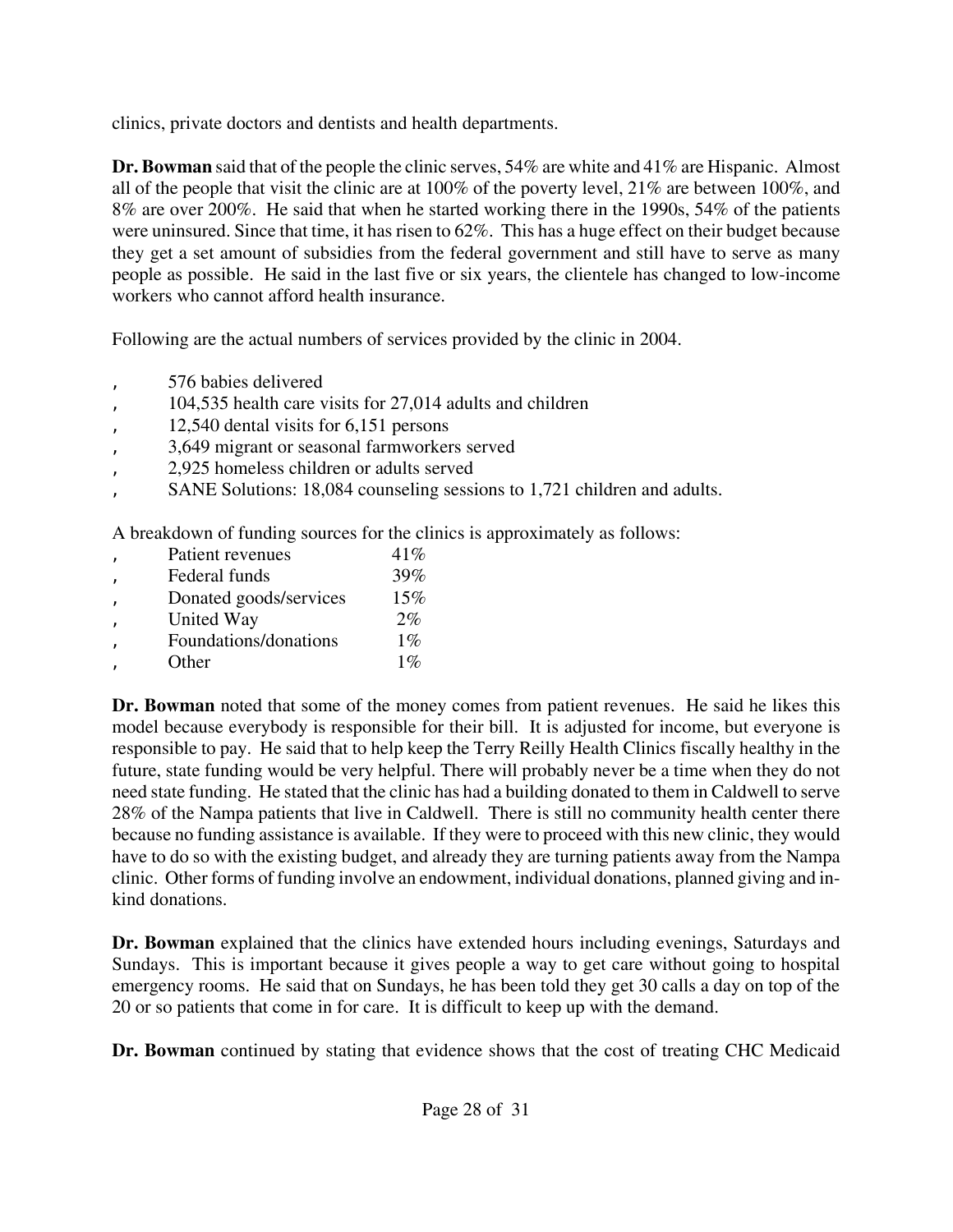patients is 30-34% less than cost for those receiving care elsewhere; 26-40% lower for prescription costs; 35% lower for diabetics; 20% lower for asthmatics. CHC Medicaid patients are also 22% less likely to be hospitalized for potentially avoidable conditions than those obtaining care elsewhere, and are 11% less likely to be hospitalized for potentially avoidable conditions.

**Dr. Bowman** stated that President Bush said that he would like to put a community health center in every poor county. To build bridges to better care, policymakers can partner with the federal government, local communities, employers and families to invest in CHCs as models of fiscally prudent, high-quality, affordable health care delivery for all Idahoans. In closing, **Dr. Bowman** said that community health centers are making primary care affordable and accessible to all.

**Senator Cameron** asked if the clinics handle patients that are Medicaid-eligible. **Dr. Bowman** said they actually see a fair number of patients who are not Medicaid-eligible but who are very poor. He added that if any of the patients they see are Medicaid-eligible, they are given information regarding Medicaid programs available. He said that it is very difficult for people to come to the clinic because it is very busy and people do have to wait. He noted that Medicare patients are using the clinics to get pharmaceutical drugs because they cannot afford to get the medicine elsewhere.

**Senator Cameron** asked how **Dr. Bowman** viewed the role of community health centers in the overall health care delivery system. **Dr. Bowman** said it was difficult to say because, in his opinion, the entire health care system needs to be overhauled. He added that there will always be a population that needs to be served by community health centers. This is due to the fact that they are cost-effective and, in his opinion, there is part of the population that has difficulty fitting into a traditional model of health care. He also said that community health clinics allow the monitoring of the health care delivery product better than a private office.

In response to another question from **Senator Cameron, Dr. Bowman** said that the role of the CHCs will continue to expand to more than just assisting the poor. If the health centers can deliver a good product by seeing patients efficiently with high quality care, they should be able to provide care to more than just poor patients. He said that many patients go to the clinic rather than the emergency room because they want to be able to see their own doctor.

**Mr. Kleaver** said that he spent time going to community health centers throughout the country when they were having difficulties. He said **Dr. Bowman** is very modest when explaining what these clinics do. He said that he tries to promote the fact that when patients go to community health centers, they usually have no other place to go but they feel comfortable at the clinic and get good care. He stated that when people get good care when they are poor and/or unemployed, there is no reason they should not continue to go there when they get jobs and start earning more money. It is more than a safety net factor; it becomes a full-fledged practice. He said these clinics play a tremendous role and should be commended for what they do.

**Bill Foxcroft** added that the population these clinics see leans more towards the uninsured and Medicaid-eligible. Part of the reason the clinics struggle so much is because they do not have the payer base that a normal practice has. The federal subsidy is flat, and as the patient base continues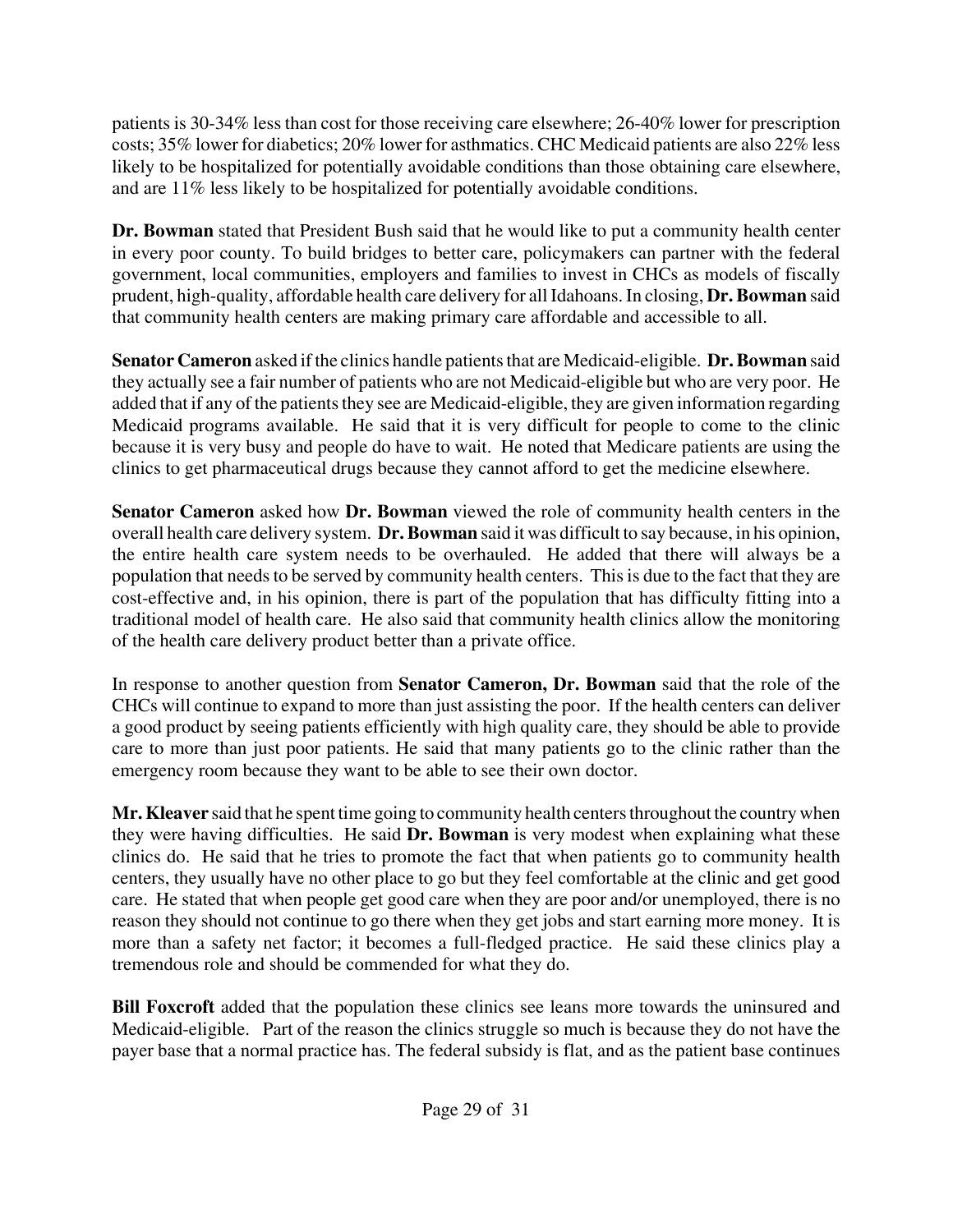to grow, it is going to have to become more than just a clinic for poor, uninsured or Medicaid patients.

**Senator Stegner** said that he had toured the Nampa Terry Reilly Health Center and encouraged others to do so. He said it is very inspirational and that they do a wonderful job. He stated that, in his opinion, the free health clinic in Lewiston should consider the community health center model. **Senator Stegner** said it was his assumption that doctors who work in these clinic make less money and work longer hours than doctors in private practice. He said that for the state to expand the community health center model significantly, more health care professionals need to be willing to make such a sacrifice. He asked about the availability of such doctors, dentists and mental health professionals willing to do this.

**Dr. Bowman** said there are ten physicians at the clinic he works in. He said there are a lot of things that working in these clinics offers that do not exist in private practice. In the last ten years, he has seen that these clinics are actually more competitive in hiring physicians than in the past. In his opinion, part of the reason for that is because more physicians are wanting to go where they are needed. At a community health center, the medical care provided is more challenging and there is a much more cultural experience. He stated that there is a physician from the residency program that wants to join the clinic and there is no spot currently available.

**Representative Block** asked if the clinics use nurse practioners or physician assistants to provide care. **Dr. Bowman** said that one-half of the staff is nurse practioners or physician assistants and that is one way the costs are kept low. These people see a majority of patients and then they consult with the doctors when the cases are more complex. This is especially true in satellite clinics.

**Senator Stegner** was introduced to give a report on the Mental Health Subcommittee meeting. He apologized for the miscommunication regarding the date of the meeting. He explained that the members of the subcommittee are Representative Henbest, Representative Garrett, Senator Corder and himself. The meeting included a presentation from the Department of Health and Welfare giving the status and deficiencies of the mental health care system in Idaho. He said the subcommittee is trying to develop a list of priorities that are politically and financially reasonable for the Task Force and for the Legislature to consider in terms of modifying our mental health care delivery system. A number of things were identified for the subcommittee to get more information on and they identified some areas the Department of Health and Welfare feels are priority areas. **Senator Stegner** said that the subcommittee will present a report to the full Task Force at a later date for it to be reviewed in depth.

**Representative Garrett** informed the Task Force that the Department of Insurance, Health and Welfare and the Commission on Aging are making good efforts in figuring out how to handle the Medicare Part D program. She said that there is a steering committee in place that will be trying to develop a regional plan for outreach to help educate seniors on what they need to do. These outreach programs will probably begin sometime in October and November.

**Senator Kelly** asked what legislators should tell constituents regarding the Part D program.